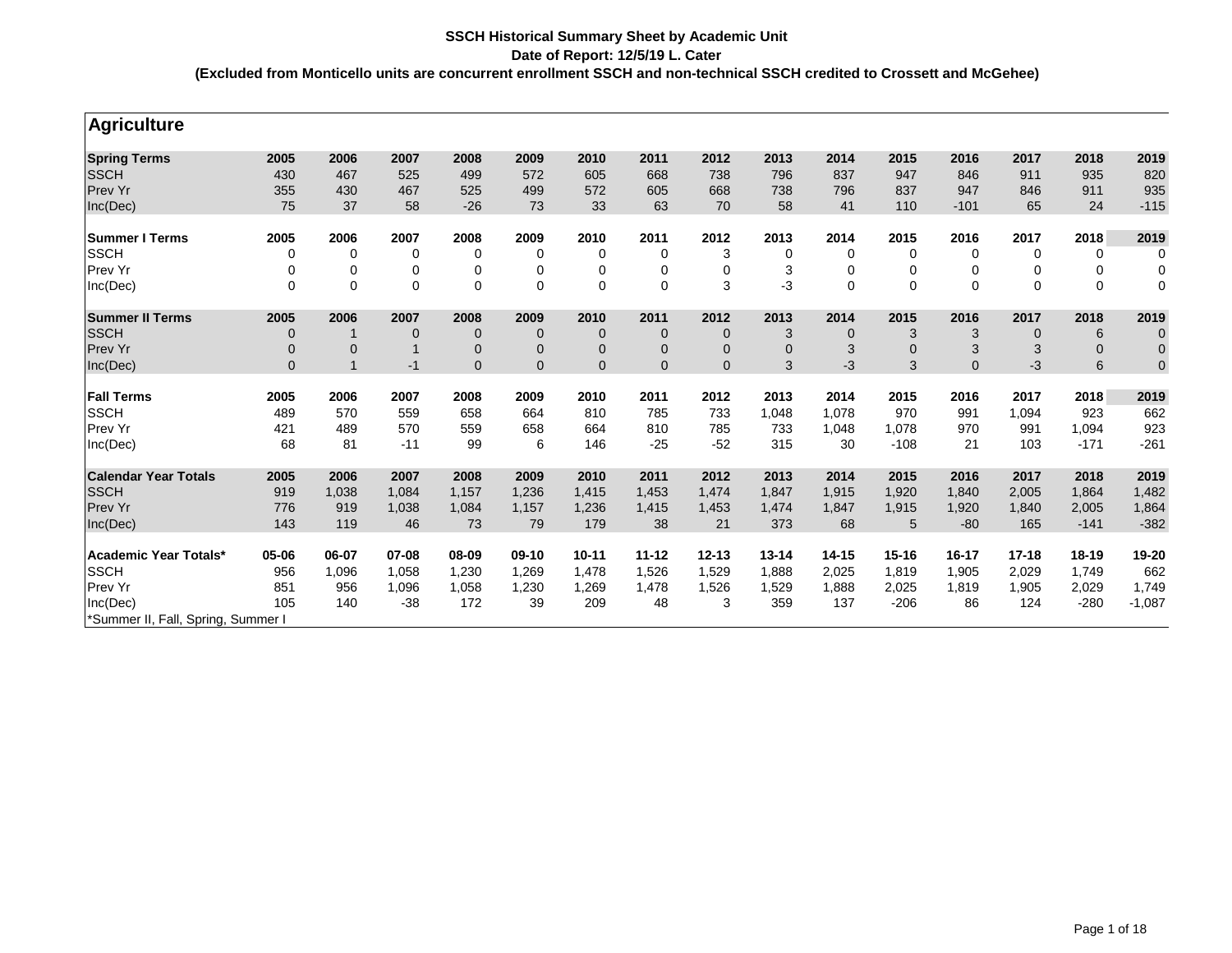## **Arts and Humanities**

| <b>Spring Terms</b>               | 2005   | 2006   | 2007   | 2008   | 2009   | 2010      | 2011      | 2012      | 2013   | 2014      | 2015      | 2016      | 2017      | 2018      | 2019     |
|-----------------------------------|--------|--------|--------|--------|--------|-----------|-----------|-----------|--------|-----------|-----------|-----------|-----------|-----------|----------|
| <b>SSCH</b>                       | 4,853  | 5,081  | 5,613  | 5,372  | 5,565  | 5,946     | 5,720     | 6,060     | 5,776  | 5,433     | 5,782     | 5,364     | 5,483     | 5,241     | 4,261    |
| Prev Yr                           | 5,445  | 4,853  | 5,081  | 5,613  | 5,372  | 5,565     | 5,946     | 5,720     | 6,060  | 5,776     | 5,433     | 5,782     | 5,364     | 5,483     | 5,241    |
| Inc(Dec)                          | $-592$ | 228    | 532    | $-241$ | 193    | 381       | $-226$    | 340       | $-284$ | $-343$    | 349       | $-418$    | 119       | $-242$    | $-980$   |
| <b>Summer I Terms</b>             | 2005   | 2006   | 2007   | 2008   | 2009   | 2010      | 2011      | 2012      | 2013   | 2014      | 2015      | 2016      | 2017      | 2018      | 2019     |
| <b>SSCH</b>                       | 624    | 720    | 638    | 704    | 699    | 957       | 807       | 615       | 631    | 645       | 546       | 547       | 586       | 577       | 453      |
| Prev Yr                           | 693    | 624    | 720    | 638    | 704    | 699       | 957       | 807       | 615    | 631       | 645       | 546       | 547       | 586       | 577      |
| Inc(Dec)                          | $-69$  | 96     | $-82$  | 66     | $-5$   | 258       | $-150$    | $-192$    | 16     | 14        | $-99$     |           | 39        | -9        | $-124$   |
| <b>Summer II Terms</b>            | 2005   | 2006   | 2007   | 2008   | 2009   | 2010      | 2011      | 2012      | 2013   | 2014      | 2015      | 2016      | 2017      | 2018      | 2019     |
| <b>SSCH</b>                       | 441    | 417    | 441    | 555    | 522    | 519       | 648       | 453       | 540    | 462       | 402       | 627       | 423       | 501       | 264      |
| Prev Yr                           | 459    | 441    | 417    | 441    | 555    | 522       | 519       | 648       | 453    | 540       | 462       | 402       | 627       | 423       | 501      |
| Inc(Dec)                          | $-18$  | $-24$  | 24     | 114    | $-33$  | $-3$      | 129       | $-195$    | 87     | $-78$     | $-60$     | 225       | $-204$    | 78        | $-237$   |
| <b>Fall Terms</b>                 | 2005   | 2006   | 2007   | 2008   | 2009   | 2010      | 2011      | 2012      | 2013   | 2014      | 2015      | 2016      | 2017      | 2018      | 2019     |
| <b>SSCH</b>                       | 5,928  | 5,738  | 5,893  | 6,063  | 6,619  | 7,081     | 7,338     | 6,829     | 6,544  | 6.707     | 6,457     | 7,134     | 7,192     | 6,513     | 4,276    |
| Prev Yr                           | 5,869  | 5,928  | 5,738  | 5,893  | 6,063  | 6,619     | 7,081     | 7,338     | 6,829  | 6,544     | 6,707     | 6,457     | 7,134     | 7,192     | 6,513    |
| Inc(Dec)                          | 59     | $-190$ | 155    | 170    | 556    | 462       | 257       | $-509$    | $-285$ | 163       | $-250$    | 677       | 58        | $-679$    | $-2,237$ |
|                                   |        |        |        |        |        |           |           |           |        |           |           |           |           |           |          |
| <b>Calendar Year Totals</b>       | 2005   | 2006   | 2007   | 2008   | 2009   | 2010      | 2011      | 2012      | 2013   | 2014      | 2015      | 2016      | 2017      | 2018      | 2019     |
| <b>SSCH</b>                       | 11,846 | 11,956 | 12,585 | 12,694 | 13,405 | 14,503    | 14,513    | 13,957    | 13,491 | 13,247    | 13,187    | 13,672    | 13,684    | 12,832    | 9,254    |
| Prev Yr                           | 12,466 | 11,846 | 11,956 | 12,585 | 12,694 | 13,405    | 14,503    | 14,513    | 13,957 | 13,491    | 13,247    | 13,187    | 13,672    | 13,684    | 12,832   |
| Inc(Dec)                          | $-620$ | 110    | 629    | 109    | 711    | 1,098     | 10        | $-556$    | $-466$ | $-244$    | $-60$     | 485       | 12        | $-852$    | $-3,578$ |
| Academic Year Totals*             | 05-06  | 06-07  | 07-08  | 08-09  | 09-10  | $10 - 11$ | $11 - 12$ | $12 - 13$ | 13-14  | $14 - 15$ | $15 - 16$ | $16 - 17$ | $17 - 18$ | $18 - 19$ | 19-20    |
| <b>SSCH</b>                       | 12,170 | 12,406 | 12,410 | 12,882 | 14,044 | 14,127    | 14,661    | 13,689    | 13,162 | 13,497    | 12,770    | 13,830    | 13,433    | 11,728    | 4,811    |
| Prev Yr                           | 11,805 | 12,170 | 12,406 | 12,410 | 12,882 | 14,044    | 14,127    | 14,661    | 13,689 | 13,162    | 13,497    | 12,770    | 13,830    | 13,433    | 11,728   |
| Inc(Dec)                          | 365    | 236    | 4      | 472    | 1,162  | 83        | 534       | $-972$    | $-527$ | 335       | $-727$    | 1,060     | $-397$    | $-1,705$  | $-6,917$ |
| Summer II, Fall, Spring, Summer I |        |        |        |        |        |           |           |           |        |           |           |           |           |           |          |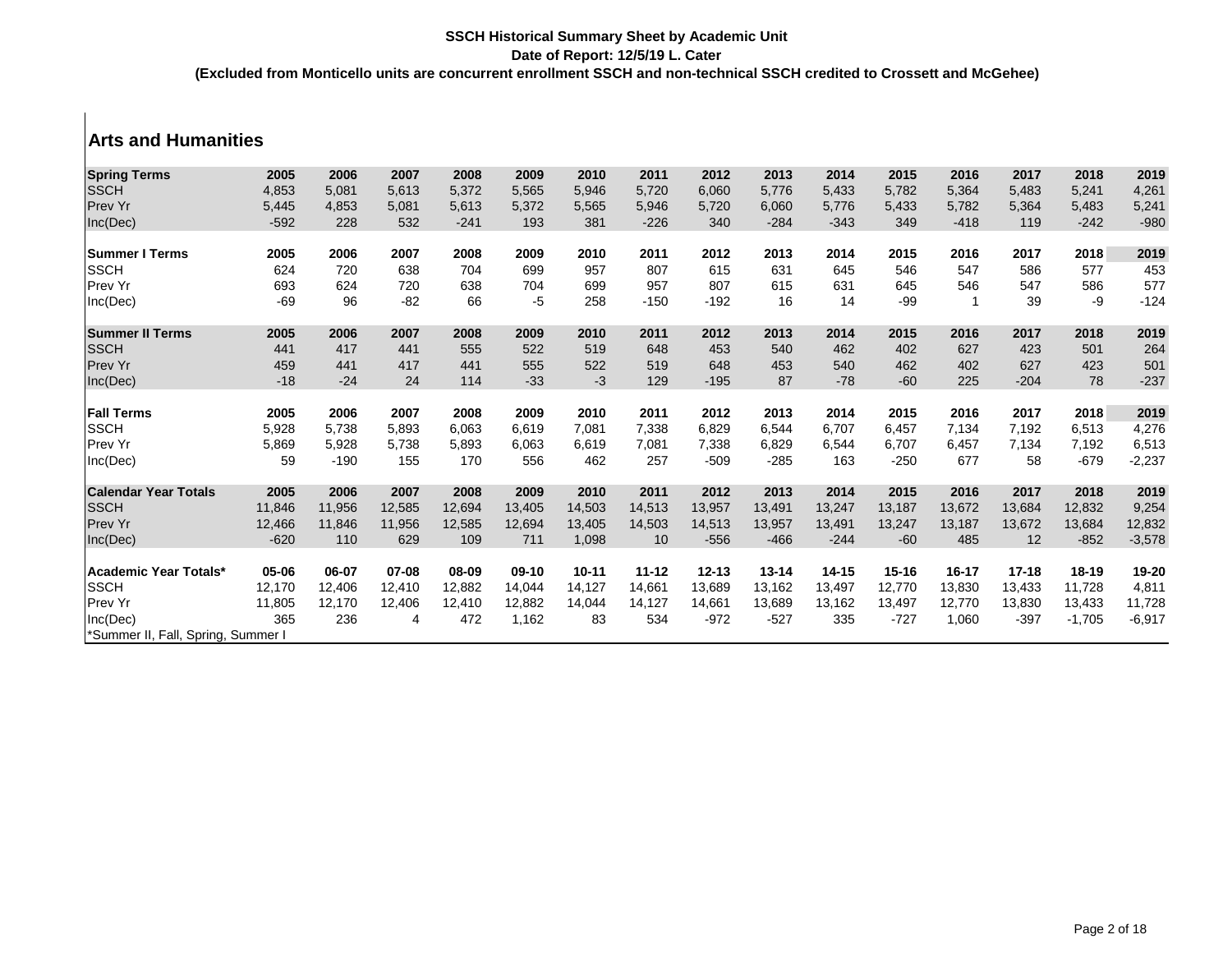### **Business**

| <b>Spring Terms</b>                | 2005   | 2006   | 2007   | 2008   | 2009    | 2010      | 2011      | 2012      | 2013      | 2014      | 2015      | 2016   | 2017      | 2018      | 2019     |
|------------------------------------|--------|--------|--------|--------|---------|-----------|-----------|-----------|-----------|-----------|-----------|--------|-----------|-----------|----------|
| <b>SSCH</b>                        | 2,635  | 2,754  | 2,556  | 2,610  | 2,301   | 2,247     | 2,319     | 2,427     | 2,154     | 2,421     | 2,466     | 2,286  | 2,157     | 2,137     | 2,247    |
| Prev Yr                            | 2,886  | 2,635  | 2,754  | 2,556  | 2,610   | 2,301     | 2,247     | 2,319     | 2,427     | 2,154     | 2,421     | 2,466  | 2,286     | 2,157     | 2,137    |
| Inc(Dec)                           | $-251$ | 119    | $-198$ | 54     | $-309$  | $-54$     | 72        | 108       | $-273$    | 267       | 45        | $-180$ | $-129$    | $-20$     | 110      |
|                                    |        |        |        |        |         |           |           |           |           |           |           |        |           |           |          |
| <b>ISummer I Terms</b>             | 2005   | 2006   | 2007   | 2008   | 2009    | 2010      | 2011      | 2012      | 2013      | 2014      | 2015      | 2016   | 2017      | 2018      | 2019     |
| <b>SSCH</b>                        | 318    | 321    | 267    | 228    | 247     | 300       | 306       | 195       | 243       | 252       | 273       | 258    | 216       | 213       | 174      |
| Prev Yr                            | 333    | 318    | 321    | 267    | 228     | 247       | 300       | 306       | 195       | 243       | 252       | 273    | 258       | 216       | 213      |
| Inc(Dec)                           | $-15$  | 3      | $-54$  | $-39$  | 19      | 53        | 6         | $-111$    | 48        | 9         | 21        | $-15$  | $-42$     | $-3$      | $-39$    |
| <b>Summer II Terms</b>             | 2005   | 2006   | 2007   | 2008   | 2009    | 2010      | 2011      | 2012      | 2013      | 2014      | 2015      | 2016   | 2017      | 2018      | 2019     |
| <b>SSCH</b>                        | 198    | 213    | 315    | 192    | 201     | 174       | 180       | 84        | 75        | 87        | 90        | 129    | 156       | 54        | 153      |
| Prev Yr                            | 231    | 198    | 213    | 315    | 192     | 201       | 174       | 180       | 84        | 75        | 87        | 90     | 129       | 156       | 54       |
| Inc(Dec)                           | $-33$  | 15     | 102    | $-123$ | 9       | $-27$     | 6         | $-96$     | $-9$      | 12        | 3         | 39     | 27        | $-102$    | 99       |
|                                    |        |        |        |        |         |           |           |           |           |           |           |        |           |           |          |
| <b>Fall Terms</b>                  | 2005   | 2006   | 2007   | 2008   | 2009    | 2010      | 2011      | 2012      | 2013      | 2014      | 2015      | 2016   | 2017      | 2018      | 2019     |
| <b>SSCH</b>                        | 2,682  | 2,598  | 2,706  | 2,565  | 2,463   | 2,385     | 2,268     | 2,400     | 2,274     | 2,517     | 2,325     | 2,281  | 2,182     | 2,199     | 2,337    |
| Prev Yr                            | 2,734  | 2,682  | 2,598  | 2,706  | 2,565   | 2,463     | 2,385     | 2,268     | 2,400     | 2,274     | 2,517     | 2,325  | 2,281     | 2,182     | 2,199    |
| Inc(Dec)                           | $-52$  | $-84$  | 108    | $-141$ | $-102$  | $-78$     | $-117$    | 132       | $-126$    | 243       | $-192$    | $-44$  | $-99$     | 17        | 138      |
| <b>Calendar Year Totals</b>        | 2005   | 2006   | 2007   | 2008   | 2009    | 2010      | 2011      | 2012      | 2013      | 2014      | 2015      | 2016   | 2017      | 2018      | 2019     |
| <b>SSCH</b>                        | 5,833  | 5,886  | 5,844  | 5,595  | 5,212   | 5,106     | 5,073     | 5,106     | 4,746     | 5,277     | 5,154     | 4,954  | 4,711     | 4,603     | 4,911    |
| Prev Yr                            | 6,184  | 5,833  | 5,886  | 5,844  | 5,595   | 5,212     | 5,106     | 5,073     | 5,106     | 4,746     | 5,277     | 5,154  | 4,954     | 4,711     | 4,603    |
| Inc(Dec)                           | $-351$ | 53     | $-42$  | $-249$ | $-383$  | $-106$    | $-33$     | 33        | $-360$    | 531       | $-123$    | $-200$ | $-243$    | $-108$    | 308      |
|                                    |        |        |        |        |         |           |           |           |           |           |           |        |           |           |          |
| Academic Year Totals*              | 05-06  | 06-07  | 07-08  | 08-09  | $09-10$ | $10 - 11$ | $11 - 12$ | $12 - 13$ | $13 - 14$ | $14 - 15$ | $15 - 16$ | 16-17  | $17 - 18$ | $18 - 19$ | 19-20    |
| <b>SSCH</b>                        | 5,955  | 5,634  | 5,859  | 5,305  | 5,211   | 5,184     | 5,070     | 4,881     | 5,022     | 5,343     | 4,959     | 4,783  | 4,688     | 4,674     | 2,490    |
| Prev Yr                            | 5,918  | 5,955  | 5,634  | 5,859  | 5,305   | 5,211     | 5,184     | 5,070     | 4,881     | 5,022     | 5,343     | 4,959  | 4,783     | 4,688     | 4,674    |
| Inc(Dec)                           | 37     | $-321$ | 225    | $-554$ | -94     | $-27$     | $-114$    | $-189$    | 141       | 321       | $-384$    | $-176$ | $-95$     | $-14$     | $-2,184$ |
| *Summer II, Fall, Spring, Summer I |        |        |        |        |         |           |           |           |           |           |           |        |           |           |          |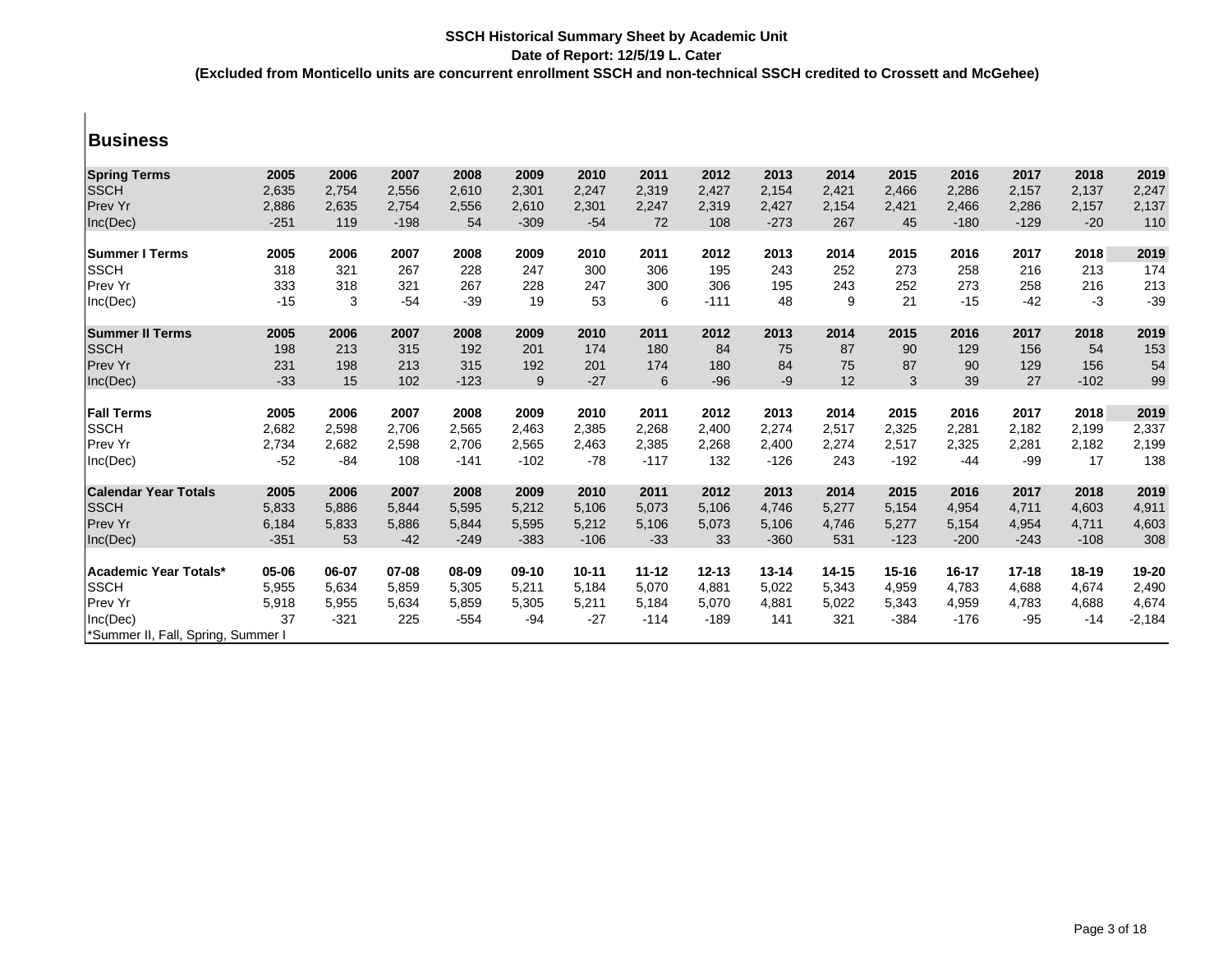# **Computer Information Systems**

| <b>Spring Terms</b><br><b>SSCH</b> | 2005<br>2,072 | 2006<br>1,796 | 2007<br>1,478 | 2008<br>1,320 | 2009<br>1,422 | 2010<br>1,473 | 2011<br>1,483 | 2012<br>1,383 | 2013<br>1,285 | 2014<br>1,274 | 2015<br>1,357 | 2016<br>1,184 | 2017<br>1,379 | 2018<br>1,273 | 2019<br>1,286 |
|------------------------------------|---------------|---------------|---------------|---------------|---------------|---------------|---------------|---------------|---------------|---------------|---------------|---------------|---------------|---------------|---------------|
| Prev Yr                            | 1,990         | 2,072         | 1,796         | 1.478         | 1,320         | 1,422         | 1,473         | 1,483         | 1,383         | 1,285         | 1,274         | 1,357         | 1,184         | 1,379         | 1,273         |
| Inc(Dec)                           | 82            | $-276$        | $-318$        | $-158$        | 102           | 51            | 10            | $-100$        | $-98$         | $-11$         | 83            | $-173$        | 195           | $-106$        | 13            |
|                                    |               |               |               |               |               |               |               |               |               |               |               |               |               |               |               |
| <b>Summer I Terms</b>              | 2005          | 2006          | 2007          | 2008          | 2009          | 2010          | 2011          | 2012          | 2013          | 2014          | 2015          | 2016          | 2017          | 2018          | 2019          |
| <b>SSCH</b>                        | 135           | 103           | 198           | 159           | 135           | 156           | 160           | 111           | 149           | 120           | 105           | 96            | 63            | 60            | 96            |
| Prev Yr                            | 156           | 135           | 103           | 198           | 159           | 135           | 156           | 160           | 111           | 149           | 120           | 105           | 96            | 63            | 60            |
| Inc(Dec)                           | $-21$         | $-32$         | 95            | $-39$         | $-24$         | 21            | 4             | $-49$         | 38            | $-29$         | $-15$         | -9            | $-33$         | $-3$          | 36            |
| <b>Summer II Terms</b>             | 2005          | 2006          | 2007          | 2008          | 2009          | 2010          | 2011          | 2012          | 2013          | 2014          | 2015          | 2016          | 2017          | 2018          | 2019          |
| <b>SSCH</b>                        | 150           | 100           | 171           | 153           | 147           | 171           | 165           | 108           | 64            | 81            | 60            | 78            | 72            | 81            | 69            |
| Prev Yr                            | 156           | 150           | 100           | 171           | 153           | 147           | 171           | 165           | 108           | 64            | 81            | 60            | 78            | 72            | 81            |
| Inc(Dec)                           | $-6$          | $-50$         | 71            | $-18$         | $-6$          | 24            | $-6$          | $-57$         | $-44$         | 17            | $-21$         | 18            | $-6$          | 9             | $-12$         |
|                                    |               |               |               |               |               |               |               |               |               |               |               |               |               |               |               |
| <b>Fall Terms</b>                  | 2005          | 2006          | 2007          | 2008          | 2009          | 2010          | 2011          | 2012          | 2013          | 2014          | 2015          | 2016          | 2017          | 2018          | 2019          |
| <b>SSCH</b>                        | 1,937         | 1,479         | 1,495         | 1,516         | 1,442         | 1,225         | 1,504         | 1,370         | 1,204         | 1,489         | 1,055         | 1,216         | 1,286         | 1,235         | 1,262         |
| Prev Yr                            | 1,975         | 1,937         | 1,479         | 1,495         | 1,516         | 1,442         | 1,225         | 1,504         | 1,370         | 1,204         | 1,489         | 1,055         | 1,216         | 1,286         | 1,235         |
| Inc(Dec)                           | $-38$         | $-458$        | 16            | 21            | $-74$         | $-217$        | 279           | $-134$        | $-166$        | 285           | $-434$        | 161           | 70            | $-51$         | 27            |
| <b>Calendar Year Totals</b>        | 2005          | 2006          | 2007          | 2008          | 2009          | 2010          | 2011          | 2012          | 2013          | 2014          | 2015          | 2016          | 2017          | 2018          | 2019          |
| <b>SSCH</b>                        | 4,294         | 3,478         | 3,342         | 3,148         | 3,146         | 3,025         | 3,312         | 2,972         | 2,702         | 2,964         | 2,577         | 2,574         | 2,800         | 2,649         | 2,713         |
| Prev Yr                            | 4,277         | 4,294         | 3,478         | 3,342         | 3,148         | 3,146         | 3,025         | 3,312         | 2,972         | 2,702         | 2,964         | 2,577         | 2,574         | 2,800         | 2,649         |
| Inc(Dec)                           | 17            | $-816$        | $-136$        | $-194$        | $-2$          | $-121$        | 287           | $-340$        | $-270$        | 262           | $-387$        | $-3$          | 226           | $-151$        | 64            |
|                                    |               |               |               |               |               |               |               |               |               |               |               |               |               |               |               |
| Academic Year Totals*              | 05-06         | 06-07         | 07-08         | 08-09         | $09-10$       | $10 - 11$     | $11 - 12$     | $12 - 13$     | $13 - 14$     | $14 - 15$     | $15 - 16$     | $16 - 17$     | $17 - 18$     | $18 - 19$     | 19-20         |
| <b>SSCH</b>                        | 3,986         | 3,255         | 3,145         | 3,226         | 3,218         | 3,039         | 3,163         | 2,912         | 2,662         | 3,032         | 2,395         | 2,736         | 2,691         | 2,698         | 1,190         |
| <b>Prev Yr</b>                     | 4,338         | 3,986         | 3,255         | 3,145         | 3,226         | 3,218         | 3,039         | 3,163         | 2,912         | 2,662         | 3,032         | 2,395         | 2,736         | 2,691         | 2,698         |
| Inc(Dec)                           | $-352$        | $-731$        | $-110$        | 81            | -8            | $-179$        | 124           | $-251$        | $-250$        | 370           | $-637$        | 341           | $-45$         |               | $-1,508$      |
| *Summer II, Fall, Spring, Summer I |               |               |               |               |               |               |               |               |               |               |               |               |               |               |               |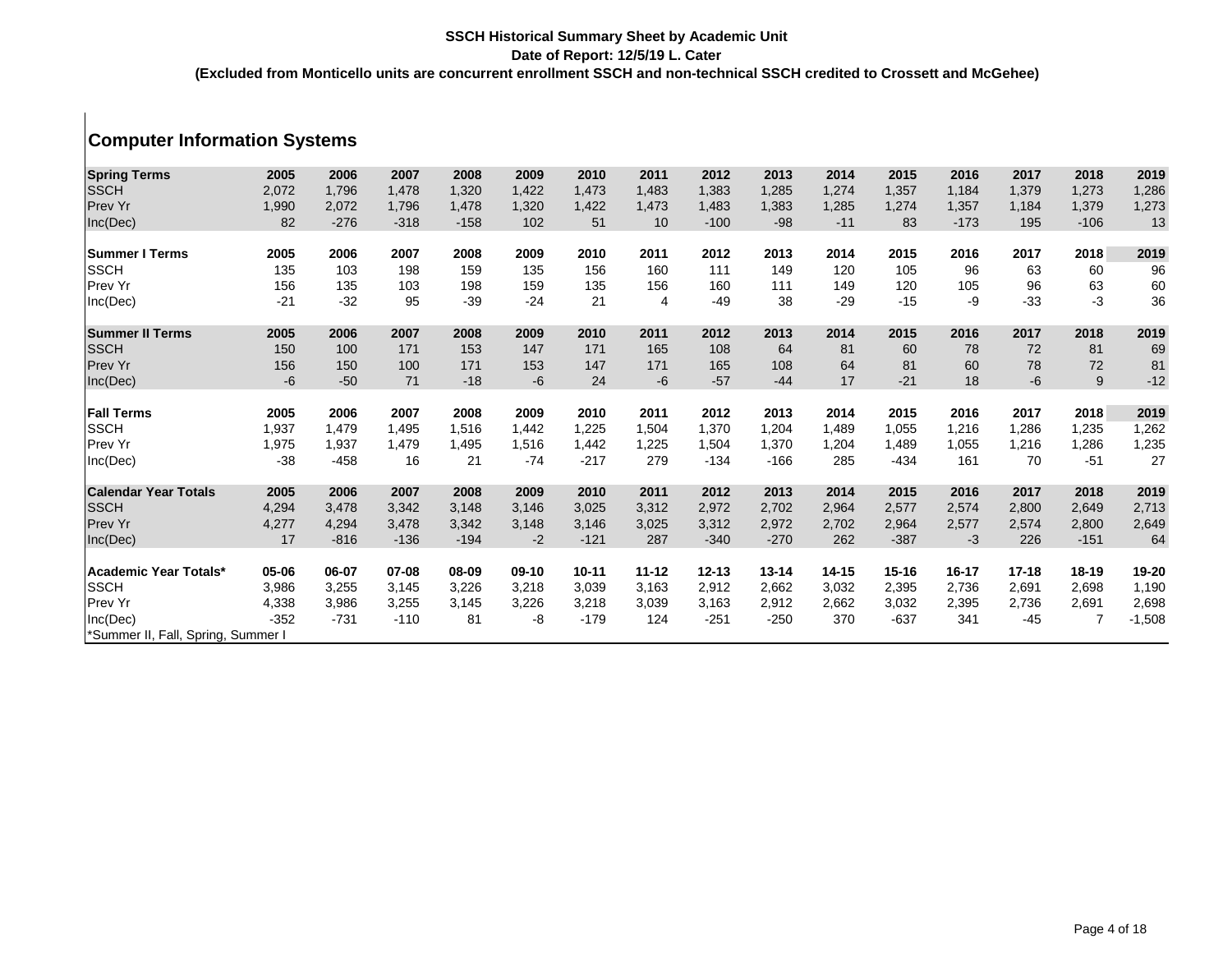### **Education**

| <b>Spring Terms</b>                | 2005     | 2006     | 2007   | 2008  | 2009    | 2010      | 2011      | 2012      | 2013   | 2014      | 2015      | 2016      | 2017      | 2018      | 2019     |
|------------------------------------|----------|----------|--------|-------|---------|-----------|-----------|-----------|--------|-----------|-----------|-----------|-----------|-----------|----------|
| <b>SSCH</b>                        | 4,725    | 3,150    | 3,539  | 3,845 | 3,895   | 4,611     | 4,411     | 4,695     | 4,510  | 4,520     | 4,078     | 4,175     | 5,524     | 5,683     | 5,514    |
| Prev Yr                            | 4,497    | 4,725    | 3.150  | 3,539 | 3,845   | 3,895     | 4,611     | 4,411     | 4,695  | 4,510     | 4,520     | 4.078     | 4,175     | 5,524     | 5,683    |
| Inc(Dec)                           | 228      | $-1,575$ | 389    | 306   | 50      | 716       | $-200$    | 284       | $-185$ | 10        | $-442$    | 97        | 1,349     | 159       | $-169$   |
| <b>Summer I Terms</b>              | 2005     | 2006     | 2007   | 2008  | 2009    | 2010      | 2011      | 2012      | 2013   | 2014      | 2015      | 2016      | 2017      | 2018      | 2019     |
| <b>SSCH</b>                        | 1,143    | 1.004    | 870    | 859   | 864     | 1,025     | 830       | 663       | 796    | 608       | 701       | 954       | 1,296     | 1,293     | 1,692    |
| <b>Prev Yr</b>                     | 1,102    | 1,143    | 1,004  | 870   | 859     | 864       | 1,025     | 830       | 663    | 796       | 608       | 701       | 954       | 1,296     | 1,293    |
| Inc(Dec)                           | 41       | $-139$   | $-134$ | $-11$ | 5       | 161       | $-195$    | $-167$    | 133    | $-188$    | 93        | 253       | 342       | $-3$      | 399      |
| <b>Summer II Terms</b>             | 2005     | 2006     | 2007   | 2008  | 2009    | 2010      | 2011      | 2012      | 2013   | 2014      | 2015      | 2016      | 2017      | 2018      | 2019     |
| <b>SSCH</b>                        | 744      | 585      | 712    | 694   | 843     | 828       | 659       | 652       | 988    | 870       | 954       | 1,036     | 1,329     | 1,410     | 1,512    |
| <b>Prev Yr</b>                     | 1,097    | 744      | 585    | 712   | 694     | 843       | 828       | 659       | 652    | 988       | 870       | 954       | 1,036     | 1,329     | 1,410    |
| Inc(Dec)                           | $-353$   | $-159$   | 127    | $-18$ | 149     | $-15$     | $-169$    | $-7$      | 336    | $-118$    | 84        | 82        | 293       | 81        | 102      |
| <b>Fall Terms</b>                  | 2005     | 2006     | 2007   | 2008  | 2009    | 2010      | 2011      | 2012      | 2013   | 2014      | 2015      | 2016      | 2017      | 2018      | 2019     |
| <b>SSCH</b>                        | 3,675    | 3,431    | 3,621  | 3,652 | 4,192   | 4,440     | 4,647     | 4,856     | 4,843  | 4.781     | 4,250     | 5,173     | 6,128     | 5,691     | 5,311    |
| Prev Yr                            | 4,761    | 3,675    | 3,431  | 3,621 | 3,652   | 4,192     | 4,440     | 4,647     | 4,856  | 4,843     | 4.781     | 4,250     | 5,173     | 6,128     | 5,691    |
| Inc(Dec)                           | $-1,086$ | $-244$   | 190    | 31    | 540     | 248       | 207       | 209       | $-13$  | $-62$     | $-531$    | 923       | 955       | $-437$    | $-380$   |
| <b>Calendar Year Totals</b>        | 2005     | 2006     | 2007   | 2008  | 2009    | 2010      | 2011      | 2012      | 2013   | 2014      | 2015      | 2016      | 2017      | 2018      | 2019     |
| <b>SSCH</b>                        | 10,287   | 8,170    | 8,742  | 9,050 | 9,794   | 10,904    | 10,547    | 10,866    | 11,137 | 10,779    | 9,983     | 11,338    | 14,277    | 14,077    | 14,029   |
| <b>Prev Yr</b>                     | 11,457   | 10,287   | 8,170  | 8,742 | 9,050   | 9,794     | 10,904    | 10,547    | 10,866 | 11,137    | 10,779    | 9,983     | 11,338    | 14,277    | 14,077   |
| Inc(Dec)                           | $-1,170$ | $-2,117$ | 572    | 308   | 744     | 1,110     | $-357$    | 319       | 271    | $-358$    | $-796$    | 1,355     | 2,939     | $-200$    | $-48$    |
| <b>Academic Year Totals*</b>       | 05-06    | 06-07    | 07-08  | 08-09 | $09-10$ | $10 - 11$ | $11 - 12$ | $12 - 13$ | 13-14  | $14 - 15$ | $15 - 16$ | $16 - 17$ | $17 - 18$ | $18 - 19$ | 19-20    |
| <b>SSCH</b>                        | 8,573    | 8,425    | 9,037  | 9.105 | 10,671  | 10,509    | 10,664    | 10,814    | 10,959 | 10,430    | 10,333    | 13,029    | 14,433    | 14,307    | 6,781    |
| <b>Prev Yr</b>                     | 11,726   | 8,573    | 8,425  | 9,037 | 9,105   | 10,671    | 10,509    | 10,664    | 10,814 | 10,959    | 10,430    | 10,333    | 13,029    | 14,433    | 14,307   |
| Inc(Dec)                           | $-3,153$ | $-148$   | 612    | 68    | 1,566   | $-162$    | 155       | 150       | 145    | $-529$    | $-97$     | 2,696     | 1,404     | $-126$    | $-7,526$ |
| *Summer II, Fall, Spring, Summer I |          |          |        |       |         |           |           |           |        |           |           |           |           |           |          |
|                                    |          |          |        |       |         |           |           |           |        |           |           |           |           |           |          |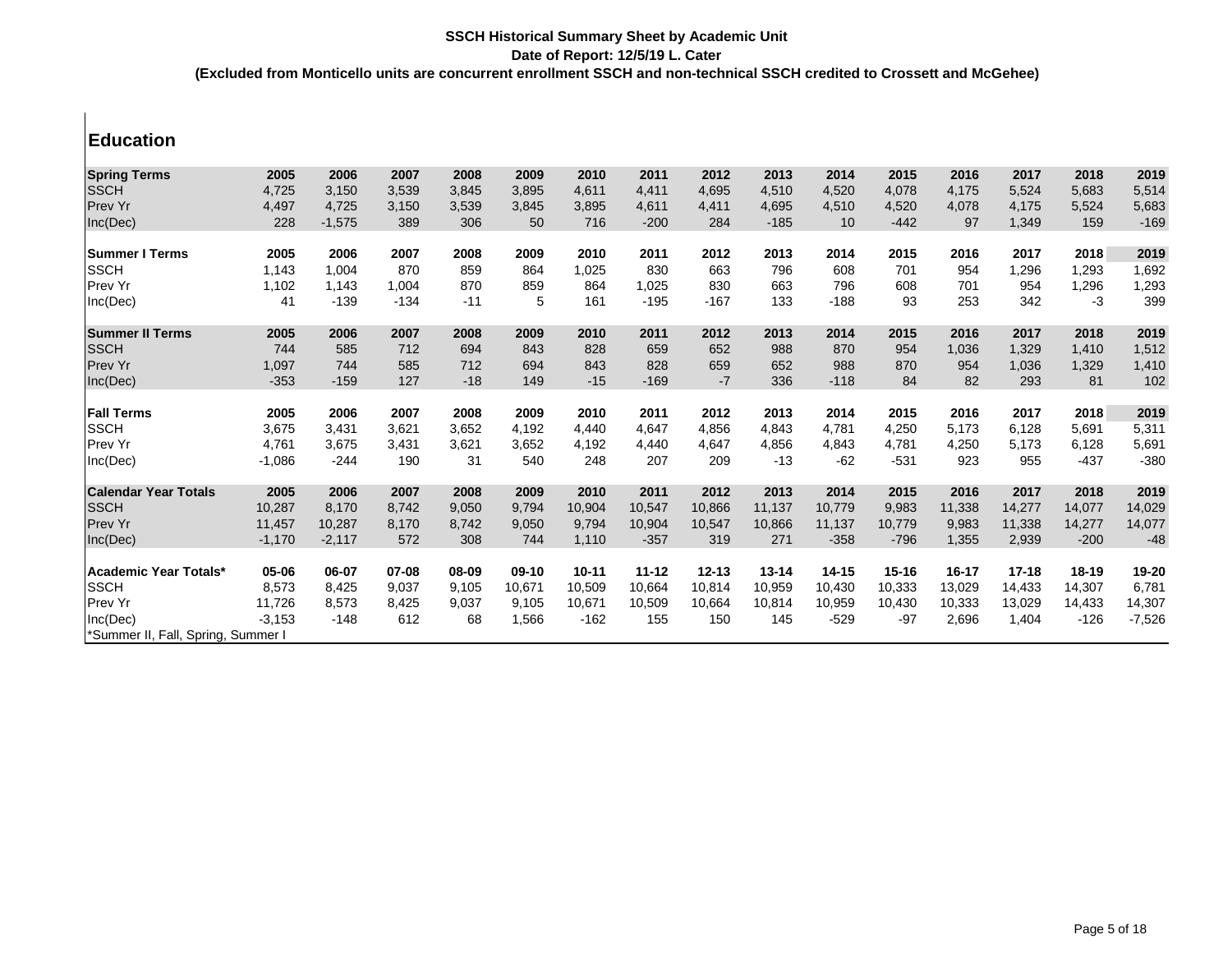### **Forest Resources**

| <b>Spring Terms</b>                | 2005   | 2006  | 2007   | 2008  | 2009           | 2010      | 2011      | 2012      | 2013      | 2014      | 2015         | 2016      | 2017      | 2018           | 2019         |
|------------------------------------|--------|-------|--------|-------|----------------|-----------|-----------|-----------|-----------|-----------|--------------|-----------|-----------|----------------|--------------|
| <b>SSCH</b>                        | 668    | 639   | 617    | 578   | 579            | 624       | 444       | 491       | 514       | 490       | 377          | 505       | 521       | 550            | 644          |
| Prev Yr                            | 706    | 668   | 639    | 617   | 578            | 579       | 624       | 444       | 491       | 514       | 490          | 377       | 505       | 521            | 550          |
| Inc(Dec)                           | $-38$  | $-29$ | $-22$  | $-39$ |                | 45        | $-180$    | 47        | 23        | $-24$     | $-113$       | 128       | 16        | 29             | 94           |
| <b>Summer I Terms</b>              | 2005   | 2006  | 2007   | 2008  | 2009           | 2010      | 2011      | 2012      | 2013      | 2014      | 2015         | 2016      | 2017      | 2018           | 2019         |
| <b>SSCH</b>                        | 9      | 61    | 65     | 41    | 45             | 38        | 63        | 24        | 54        | 35        | 33           | 64        | 46        | 76             | 82           |
| <b>Prev Yr</b>                     | 58     | 9     | 61     | 65    | 41             | 45        | 38        | 63        | 24        | 54        | 35           | 33        | 64        | 46             | ${\bf 76}$   |
| Inc(Dec)                           | $-49$  | 52    | 4      | $-24$ | 4              | $-7$      | 25        | $-39$     | 30        | $-19$     | $-2$         | 31        | $-18$     | $30\,$         | $\,6\,$      |
| <b>Summer II Terms</b>             | 2005   | 2006  | 2007   | 2008  | 2009           | 2010      | 2011      | 2012      | 2013      | 2014      | 2015         | 2016      | 2017      | 2018           | 2019         |
| <b>SSCH</b>                        | 12     | 72    | 15     | 18    | 22             | 18        | 15        | 10        | 15        | 11        | 12           | 13        | 10        | 17             | 18           |
| Prev Yr                            | 73     | 12    | 72     | 15    | 18             | 22        | 18        | 15        | 10        | 15        | 11           | 12        | 13        | 10             | 17           |
| Inc(Dec)                           | $-61$  | 60    | $-57$  | 3     | $\overline{4}$ | $-4$      | $-3$      | $-5$      | 5         | $-4$      | $\mathbf{1}$ |           | $-3$      | $\overline{7}$ | $\mathbf{1}$ |
| <b>Fall Terms</b>                  | 2005   | 2006  | 2007   | 2008  | 2009           | 2010      | 2011      | 2012      | 2013      | 2014      | 2015         | 2016      | 2017      | 2018           | 2019         |
| <b>SSCH</b>                        | 781    | 704   | 609    | 695   | 686            | 549       | 462       | 573       | 481       | 386       | 398          | 529       | 635       | 630            | 656          |
| Prev Yr                            | 821    | 781   | 704    | 609   | 695            | 686       | 549       | 462       | 573       | 481       | 386          | 398       | 529       | 635            | 630          |
| Inc(Dec)                           | $-40$  | $-77$ | $-95$  | 86    | -9             | $-137$    | $-87$     | 111       | $-92$     | $-95$     | 12           | 131       | 106       | $-5$           | 26           |
| <b>Calendar Year Totals</b>        | 2005   | 2006  | 2007   | 2008  | 2009           | 2010      | 2011      | 2012      | 2013      | 2014      | 2015         | 2016      | 2017      | 2018           | 2019         |
| <b>SSCH</b>                        | 1,470  | 1,476 | 1,306  | 1,332 | 1,332          | 1,229     | 984       | 1,098     | 1,064     | 922       | 820          | 3,114     | 1,212     | 1,273          | 1,400        |
| <b>Prev Yr</b>                     | 1,658  | 1,470 | 1,476  | 1,306 | 1,332          | 1,332     | 1,229     | 984       | 1,098     | 1,064     | 922          | 820       | 3,114     | 1,212          | 1,273        |
| Inc(Dec)                           | $-188$ | 6     | $-170$ | 26    | $\mathbf{0}$   | $-103$    | $-245$    | 114       | $-34$     | $-142$    | $-102$       | 2,294     | $-1,902$  | 61             | 127          |
| <b>Academic Year Totals*</b>       | 05-06  | 06-07 | 07-08  | 08-09 | $09-10$        | $10 - 11$ | $11 - 12$ | $12 - 13$ | $13 - 14$ | $14 - 15$ | $15 - 16$    | $16 - 17$ | $17 - 18$ | $18-19$        | 19-20        |
| <b>SSCH</b>                        | 1,493  | 1,458 | 1,243  | 1,337 | 1,370          | 1.074     | 992       | 1,151     | 1,021     | 807       | 979          | 1,109     | 1,271     | 1,373          | 674          |
| Prev Yr                            | 1,571  | 1,493 | 1,458  | 1,243 | 1,337          | 1,370     | 1,074     | 992       | 1,151     | 1,021     | 807          | 979       | 1,109     | 1,271          | 1,373        |
| Inc(Dec)                           | $-78$  | $-35$ | $-215$ | 94    | 33             | $-296$    | $-82$     | 159       | $-130$    | $-214$    | 172          | 130       | 162       | 102            | $-699$       |
| *Summer II, Fall, Spring, Summer I |        |       |        |       |                |           |           |           |           |           |              |           |           |                |              |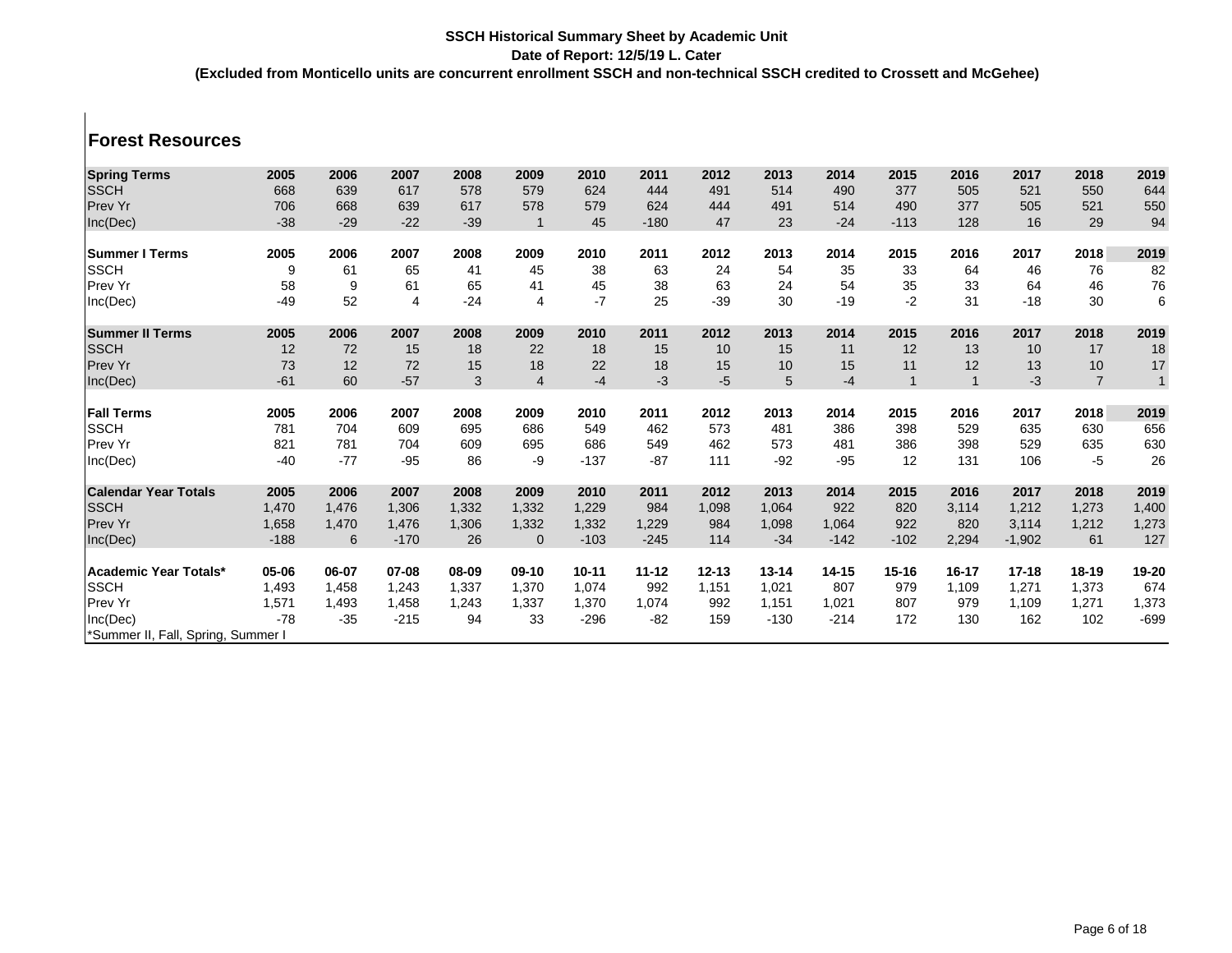## **SSCH Historical Summary Sheet by Academic Unit**

#### **Date of Report: 12/5/19 L. Cater**

**(Excluded from Monticello units are concurrent enrollment SSCH and non-technical SSCH credited to Crossett and McGehee)**

| <b>General Studies</b>                                                                                   |       |       |       |       |       |           |           |           |                                        |                                |                                 |                                   |                                                |                                                   |                                                 |
|----------------------------------------------------------------------------------------------------------|-------|-------|-------|-------|-------|-----------|-----------|-----------|----------------------------------------|--------------------------------|---------------------------------|-----------------------------------|------------------------------------------------|---------------------------------------------------|-------------------------------------------------|
| <b>Spring Terms</b><br><b>SSCH</b><br><b>Prev Yr</b><br>Inc(Dec)                                         | 2005  | 2006  | 2007  | 2008  | 2009  | 2010      | 2011      | 2012      | 2013<br>10                             | 2014<br>24<br>10<br>14         | 2015<br>23<br>24<br>$-1$        | 2016<br>12<br>23<br>$-11$         | 2017<br>29<br>12<br>17                         | 2018<br>13<br>29<br>$-16$                         | 2019<br>16<br>13<br>$\sqrt{3}$                  |
| <b>Summer I Terms</b><br><b>SSCH</b><br>Prev Yr<br>Inc(Dec)                                              | 2005  | 2006  | 2007  | 2008  | 2009  | 2010      | 2011      | 2012      | 2013                                   | 2014                           | 2015                            | 2016<br>0<br>0<br>$\Omega$        | 2017<br>0<br>0<br>$\mathbf 0$                  | 2018<br>0<br>0<br>$\mathbf 0$                     | 2019<br>0<br>0<br>$\mathbf 0$                   |
| <b>Summer II Terms</b><br><b>SSCH</b><br><b>Prev Yr</b><br>Inc(Dec)                                      | 2005  | 2006  | 2007  | 2008  | 2009  | 2010      | 2011      | 2012      | 2013                                   | 2014                           | 2015                            | 2016<br>0<br>$\Omega$<br>$\Omega$ | 2017<br>$\mathbf 0$<br>$\mathbf 0$<br>$\Omega$ | 2018<br>$\mathbf 0$<br>$\mathbf 0$<br>$\mathbf 0$ | 2019<br>$\mathbf 0$<br>$\mathbf 0$<br>$\pmb{0}$ |
| <b>Fall Terms</b><br><b>SSCH</b><br>Prev Yr<br>Inc(Dec)                                                  | 2005  | 2006  | 2007  | 2008  | 2009  | 2010      | 2011      | 2012      | 2013<br>85<br>0<br>85                  | 2014<br>85<br>85<br>$\Omega$   | 2015<br>74<br>85<br>$-11$       | 2016<br>63<br>74<br>$-11$         | 2017<br>77<br>63<br>14                         | 2018<br>69<br>77<br>-8                            | 2019<br>13<br>69<br>$-56$                       |
| <b>Calendar Year Totals</b><br><b>SSCH</b><br><b>Prev Yr</b><br>Inc(Dec)                                 | 2005  | 2006  | 2007  | 2008  | 2009  | 2010      | 2011      | 2012      | 2013                                   | 2014<br>109<br>$\Omega$<br>109 | 2015<br>97<br>109<br>$-12$      | 2016<br>75<br>97<br>$-22$         | 2017<br>106<br>75<br>31                        | 2018<br>82<br>106<br>$-24$                        | 2019<br>29                                      |
| Academic Year Totals*<br><b>SSCH</b><br><b>Prev Yr</b><br>Inc(Dec)<br>*Summer II, Fall, Spring, Summer I | 05-06 | 06-07 | 07-08 | 08-09 | 08-10 | $10 - 11$ | $11 - 12$ | $12 - 13$ | $13 - 14$<br>109<br>$\mathbf 0$<br>109 | $14 - 15$<br>108<br>109<br>-1  | $15 - 16$<br>86<br>108<br>$-22$ | 16-17<br>92<br>86<br>6            | $17 - 18$<br>90<br>92<br>$-2$                  | $18 - 19$<br>85<br>90<br>$-5$                     | 19-20<br>13<br>85<br>$-72$                      |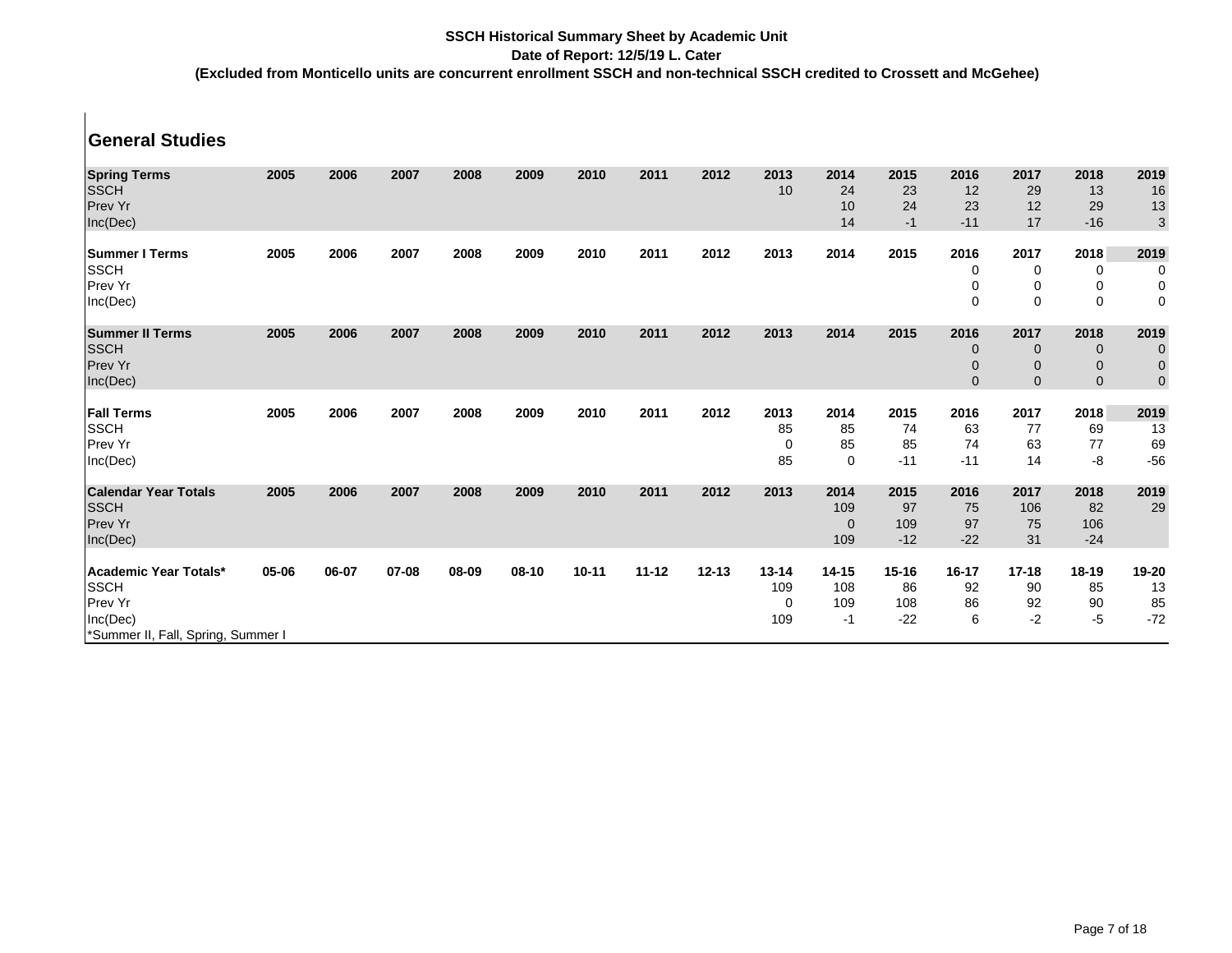# **Mathematical and Natural Sciences**

| <b>Spring Terms</b>                                                                     | 2005                                                    | 2006                                 | 2007                                 | 2008                              | 2009                                | 2010                                 | 2011                                | 2012                                 | 2013                                 | 2014                                | 2015                                           | 2016                                 | 2017                              | 2018                                            | 2019                                                                                                                     |
|-----------------------------------------------------------------------------------------|---------------------------------------------------------|--------------------------------------|--------------------------------------|-----------------------------------|-------------------------------------|--------------------------------------|-------------------------------------|--------------------------------------|--------------------------------------|-------------------------------------|------------------------------------------------|--------------------------------------|-----------------------------------|-------------------------------------------------|--------------------------------------------------------------------------------------------------------------------------|
| <b>SSCH</b>                                                                             | 6,041                                                   | 5,696                                | 5,455                                | 5,535                             | 5,832                               | 6,285                                | 5,662                               | 6,366                                | 6,090                                | 5,750                               | 6,592                                          | 6,176                                | 6,069                             | 5,726                                           | 4,731                                                                                                                    |
| Prev Yr                                                                                 | 5,732                                                   | 6,041                                | 5,696                                | 5,455                             | 5,535                               | 5,832                                | 6,285                               | 5,662                                | 6,366                                | 6,090                               | 5,750                                          | 6,592                                | 6,176                             | 6,069                                           | 5,726                                                                                                                    |
| Inc(Dec)                                                                                | 309                                                     | $-345$                               | $-241$                               | 80                                | 297                                 | 453                                  | $-623$                              | 704                                  | $-276$                               | $-340$                              | 842                                            | $-416$                               | $-107$                            | $-343$                                          | $-995$                                                                                                                   |
|                                                                                         |                                                         |                                      |                                      |                                   |                                     |                                      |                                     |                                      |                                      |                                     |                                                |                                      |                                   |                                                 |                                                                                                                          |
| <b>Summer I Terms</b>                                                                   | 2005                                                    | 2006                                 | 2007                                 | 2008                              | 2009                                | 2010                                 | 2011                                | 2012                                 | 2013                                 | 2014                                | 2015                                           | 2016                                 | 2017                              | 2018                                            | 2019                                                                                                                     |
| <b>SSCH</b>                                                                             | 848                                                     | 721                                  | 636                                  | 673                               | 708                                 | 762                                  | 621                                 | 550                                  | 451                                  | 361                                 | 497                                            | 395                                  | 494                               | 518                                             | 331                                                                                                                      |
| Prev Yr                                                                                 | 810                                                     | 848                                  | 721                                  | 636                               | 673                                 | 708                                  | 762                                 | 621                                  | 550                                  | 451                                 | 361                                            | 497                                  | 395                               | 494                                             |                                                                                                                          |
| Inc(Dec)                                                                                | 38                                                      | $-127$                               | $-85$                                | 37                                | 35                                  | 54                                   | $-141$                              | $-71$                                | $-99$                                | $-90$                               | 136                                            | $-102$                               | 99                                | 24                                              | $-187$                                                                                                                   |
|                                                                                         |                                                         |                                      |                                      |                                   |                                     |                                      |                                     |                                      |                                      |                                     |                                                |                                      |                                   |                                                 |                                                                                                                          |
| <b>Summer II Terms</b>                                                                  | 2005                                                    | 2006                                 | 2007                                 | 2008                              | 2009                                | 2010                                 | 2011                                | 2012                                 | 2013                                 | 2014                                | 2015                                           | 2016                                 | 2017                              | 2018                                            | 2019                                                                                                                     |
| <b>SSCH</b>                                                                             | 806                                                     | 704                                  | 487                                  | 575                               | 737                                 | 586                                  | 626                                 | 542                                  | 469                                  | 281                                 | 468                                            | 442                                  | 603                               | 472                                             | 485                                                                                                                      |
| Prev Yr                                                                                 | 840                                                     | 806                                  | 704                                  | 487                               | 575                                 | 737                                  | 586                                 | 626                                  | 542                                  | 469                                 | 281                                            | 468                                  | 442                               | 603                                             |                                                                                                                          |
| Inc(Dec)                                                                                | $-34$                                                   | $-102$                               | $-217$                               | 88                                | 162                                 | $-151$                               | 40                                  | $-84$                                | $-73$                                | $-188$                              | 187                                            | $-26$                                | 161                               | $-131$                                          | 13                                                                                                                       |
|                                                                                         |                                                         |                                      |                                      |                                   |                                     |                                      |                                     |                                      |                                      |                                     |                                                |                                      |                                   |                                                 |                                                                                                                          |
| <b>Fall Terms</b>                                                                       | 2005                                                    | 2006                                 | 2007                                 | 2008                              | 2009                                | 2010                                 | 2011                                | 2012                                 | 2013                                 | 2014                                | 2015                                           | 2016                                 | 2017                              | 2018                                            | 2019                                                                                                                     |
|                                                                                         |                                                         | 6,428                                | 6,334                                | 6,581                             | 7,071                               | 7,000                                | 7,367                               | 7,179                                | 6,981                                | 8,115                               | 7,653                                          | 7,131                                | 7,508                             | 6,286                                           |                                                                                                                          |
| Prev Yr                                                                                 | 7,161                                                   | 6,669                                | 6,428                                | 6,334                             | 6,581                               | 7,071                                | 7,000                               | 7,367                                | 7,179                                | 6,981                               | 8.115                                          | 7,653                                | 7,131                             |                                                 |                                                                                                                          |
|                                                                                         | $-492$                                                  | $-241$                               | $-94$                                | 247                               | 490                                 | $-71$                                | 367                                 | $-188$                               | $-198$                               | 1,134                               | $-462$                                         | $-522$                               | 377                               | $-1,222$                                        |                                                                                                                          |
|                                                                                         |                                                         |                                      |                                      |                                   |                                     |                                      |                                     |                                      |                                      |                                     |                                                |                                      |                                   |                                                 |                                                                                                                          |
| <b>Calendar Year Totals</b>                                                             | 2005                                                    | 2006                                 | 2007                                 | 2008                              | 2009                                | 2010                                 | 2011                                | 2012                                 | 2013                                 | 2014                                | 2015                                           | 2016                                 | 2017                              | 2018                                            |                                                                                                                          |
|                                                                                         |                                                         | 13,549                               | 12,912                               | 13,364                            | 14,348                              | 14,633                               | 14,276                              | 14,637                               | 13,991                               | 14,507                              |                                                | 14,144                               | 14,674                            | 13,002                                          |                                                                                                                          |
|                                                                                         |                                                         |                                      |                                      |                                   |                                     |                                      |                                     |                                      |                                      |                                     |                                                |                                      |                                   |                                                 |                                                                                                                          |
| Inc(Dec)                                                                                | $-179$                                                  | $-815$                               | $-637$                               | 452                               | 984                                 | 285                                  | $-357$                              | 361                                  | $-646$                               | 516                                 | 703                                            | $-1,066$                             | 530                               | $-1,672$                                        |                                                                                                                          |
|                                                                                         |                                                         |                                      |                                      |                                   |                                     |                                      |                                     |                                      |                                      |                                     |                                                |                                      |                                   |                                                 |                                                                                                                          |
| Academic Year Totals*                                                                   | 05-06                                                   | 06-07                                | 07-08                                | 08-09                             | $09-10$                             | $10 - 11$                            | $11 - 12$                           | $12 - 13$                            | $13 - 14$                            | $14 - 15$                           | $15 - 16$                                      | $16 - 17$                            | $17 - 18$                         | $18 - 19$                                       |                                                                                                                          |
|                                                                                         |                                                         |                                      |                                      |                                   |                                     |                                      |                                     |                                      |                                      |                                     |                                                |                                      |                                   |                                                 |                                                                                                                          |
|                                                                                         |                                                         |                                      |                                      |                                   |                                     |                                      |                                     |                                      |                                      |                                     |                                                |                                      |                                   |                                                 |                                                                                                                          |
|                                                                                         |                                                         |                                      |                                      |                                   |                                     |                                      |                                     |                                      |                                      |                                     |                                                |                                      |                                   |                                                 |                                                                                                                          |
| Summer II, Fall, Spring, Summer I                                                       |                                                         |                                      |                                      |                                   |                                     |                                      |                                     |                                      |                                      |                                     |                                                |                                      |                                   |                                                 |                                                                                                                          |
| <b>SSCH</b><br>Inc(Dec)<br><b>SSCH</b><br>Prev Yr<br><b>SSCH</b><br>Prev Yr<br>Inc(Dec) | 6,669<br>14,364<br>14,543<br>13,892<br>14,890<br>$-998$ | 14,364<br>13,223<br>13,892<br>$-669$ | 13,549<br>13,029<br>13,223<br>$-194$ | 12,912<br>13,696<br>13,029<br>667 | 13,364<br>14,855<br>13,696<br>1,159 | 14,348<br>13,869<br>14,855<br>$-986$ | 14,633<br>14,909<br>13,869<br>1,040 | 14,276<br>14,262<br>14,909<br>$-647$ | 14,637<br>13,561<br>14,262<br>$-701$ | 13,991<br>15,485<br>13,561<br>1,924 | 15,210<br>14,507<br>14,692<br>15,485<br>$-793$ | 15,210<br>14,136<br>14,692<br>$-556$ | 14,144<br>14,355<br>14,136<br>219 | 7,508<br>14,674<br>11,820<br>14,355<br>$-2,535$ | 518<br>472<br>5,163<br>6,286<br>$-1,123$<br>2019<br>10,710<br>13,002<br>$-2,292$<br>19-20<br>5,582<br>11,820<br>$-6,238$ |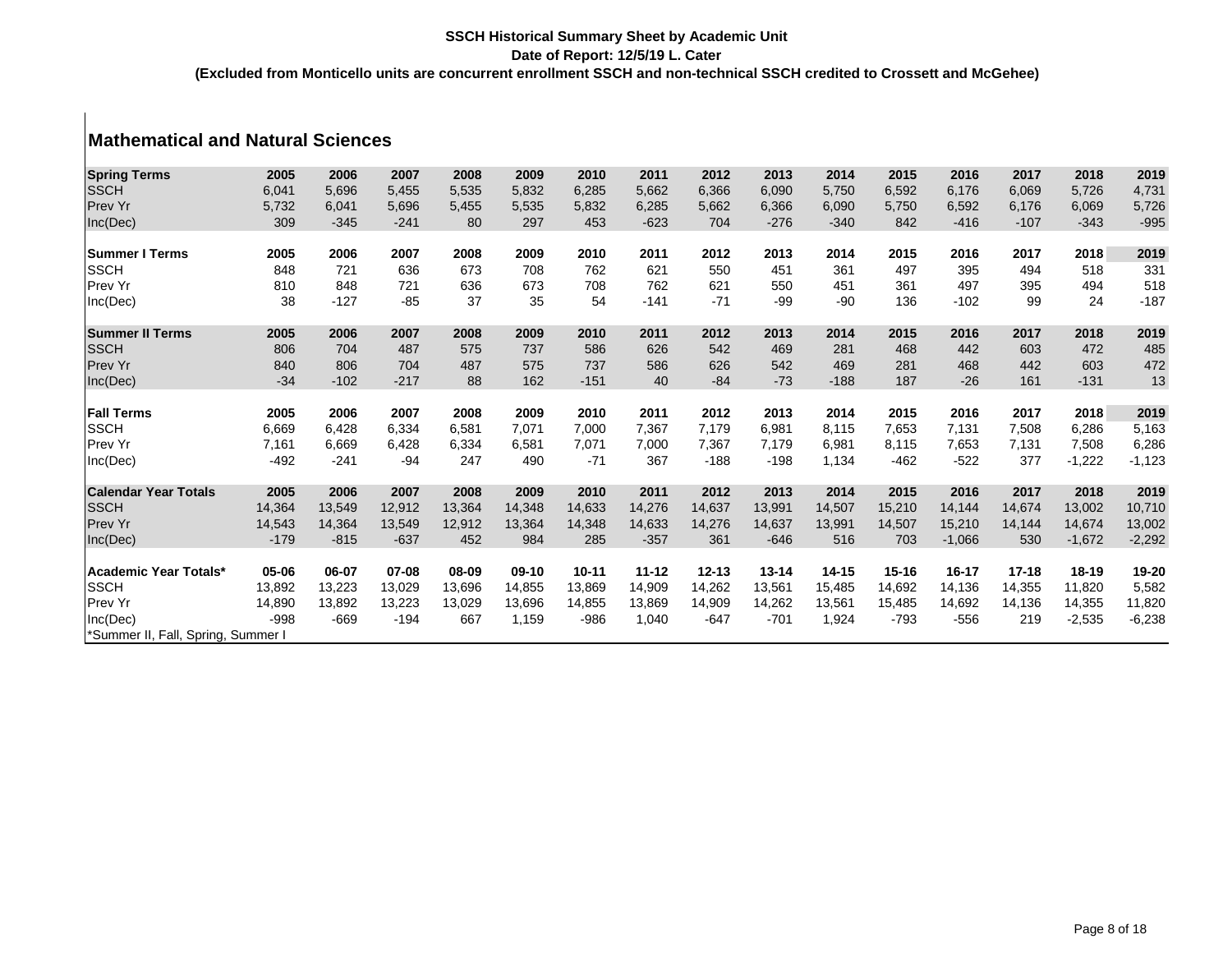#### **Military Science Spring Terms 2005 2006 2007 2008 2009 2010 2011 2012 2013 2014 2015 2016 2017 2018 2019** SSCH 26 42 58 55 44 77 69 49 50 32 20 0 0 0 Prev Yr 0 26 42 58 55 44 77 69 49 50 32 20 0 0 Inc(Dec) 26 16 16 -3 -11 33 -8 -20 1 -18 -12 -20 0 0 **Summer I Terms 2005 2006 2007 2008 2009 2010 2011 2012 2013 2014 2015 2016 2017 2018 2019**  $\begin{matrix} \text{S} \text{S} \text{CH} \end{matrix}$  , and the contract of the contract of  $\begin{matrix} 0 & 0 & 0 \ 0 & 0 & 0 \end{matrix}$ Prev Yr 0 0 0 Inc(Dec) 0 0 0 0 **Summer II Terms 2005 2006 2007 2008 2009 2010 2011 2012 2013 2014 2015 2016 2017 2018 2019** SSCH 0 0 0 0 Prev Yr 1990 – 1990 – 1990 – 1990 – 1990 – 1990 – 1990 – 1990 – 1990 – 1990 – 1990 – 1990 – 1990 – 1990 – 1990 Inc(Dec) 0 0 0 0 **Fall Terms 2005 2006 2007 2008 2009 2010 2011 2012 2013 2014 2015 2016 2017 2018 2019** SSCH 35 62 57 56 74 68 54 66 64 41 0 0 0 Prev Yr 0 35 62 57 56 74 68 54 66 64 41 0 0 0 Inc(Dec) 35 27 -5 -1 18 -6 -14 12 -2 -23 -41 0 0 0 **Calendar Year Totals 2005 2006 2007 2008 2009 2010 2011 2012 2013 2014 2015 2016 2017 2018 2019** SSCH 0 61 104 115 111 118 145 123 115 114 73 20 0 0 0 Prev Yr 0 0 61 104 115 111 118 145 123 115 114 73 20 0 0 Inc(Dec) 0 61 43 11 -4 7 27 -22 -8 -1 -41 -53 -20 0 0 **Academic Year Totals\* 05-06 06-07 07-08 08-09 09-10 10-11 11-12 12-13 13-14 14-15 15-16 16-17 17-18 18-19 19-20** SSCH 26 77 120 112 100 151 137 103 116 96 61 0 0 0 0 Prev Yr 0 26 77 120 112 100 151 137 103 116 96 61 0 0 0 Inc(Dec) 26 51 43 -8 -12 51 -14 -34 13 -20 -35 -61 0 0 0 \*Summer II, Fall, Spring, Summer I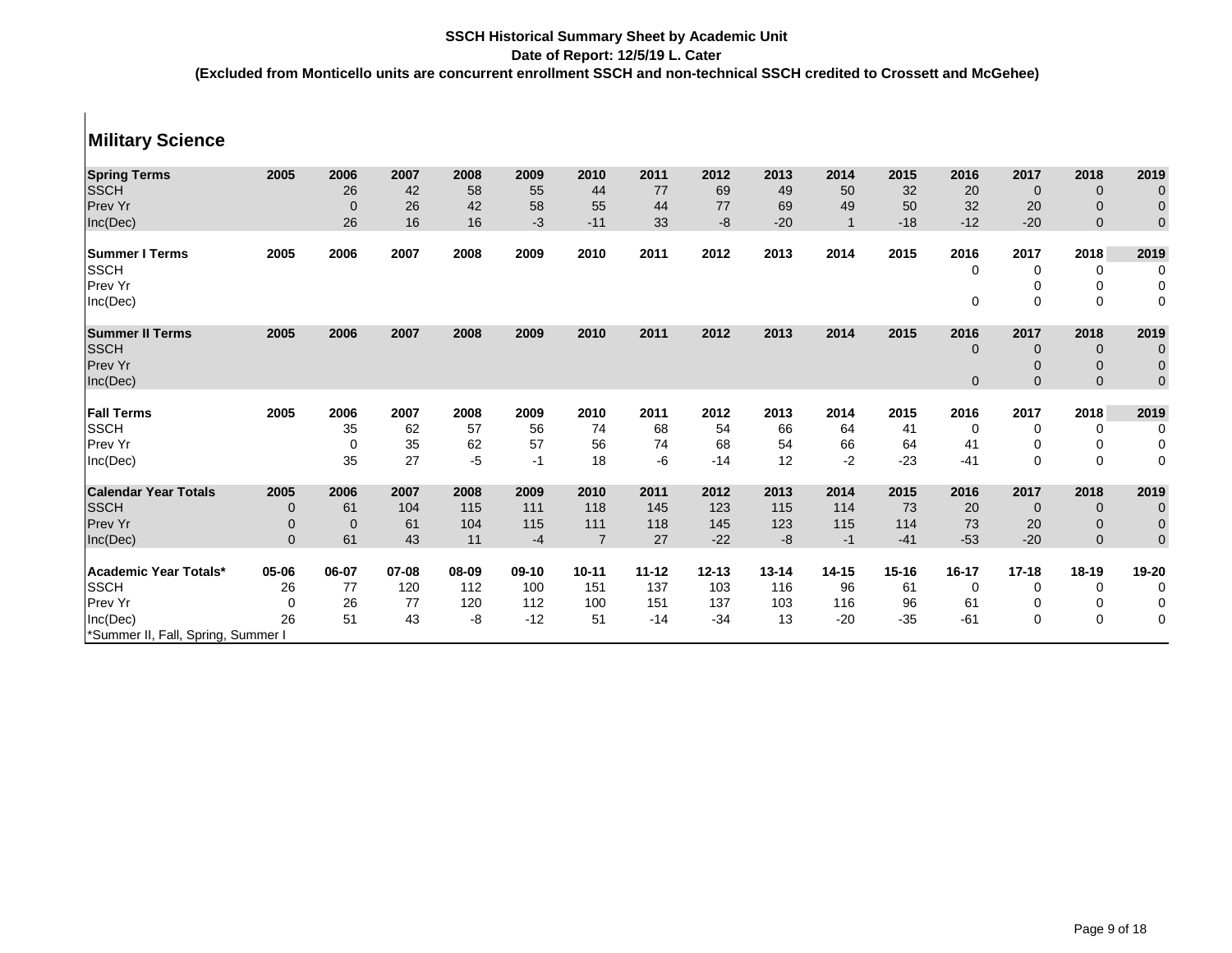|   | L |  |
|---|---|--|
| w |   |  |
|   |   |  |

 $\mathbf{I}$ 

| <b>Spring Terms</b>                | 2005           | 2006  | 2007  | 2008           | 2009    | 2010           | 2011      | 2012      | 2013           | 2014      | 2015      | 2016        | 2017        | 2018      | 2019     |
|------------------------------------|----------------|-------|-------|----------------|---------|----------------|-----------|-----------|----------------|-----------|-----------|-------------|-------------|-----------|----------|
| <b>SSCH</b>                        | 1,157          | 1,107 | 1,258 | 1,262          | 1,161   | 1,346          | 1,458     | 1,636     | 1,577          | 1,528     | 1,432     | 1,451       | 1,422       | 1,075     | 986      |
| Prev Yr                            | 1,129          | 1,157 | 1,107 | 1,258          | 1,262   | 1,161          | 1,346     | 1,458     | 1,636          | 1,577     | 1,528     | 1,432       | 1,451       | 1,422     | 1,075    |
| Inc(Dec)                           | 28             | $-50$ | 151   | $\overline{4}$ | $-101$  | 185            | 112       | 178       | $-59$          | $-49$     | $-96$     | 19          | $-29$       | $-347$    | $-89$    |
| <b>Summer I Terms</b>              | 2005           | 2006  | 2007  | 2008           | 2009    | 2010           | 2011      | 2012      | 2013           | 2014      | 2015      | 2016        | 2017        | 2018      | 2019     |
| <b>SSCH</b>                        | 130            | 84    | 63    | 72             | 45      | 114            | 102       | 49        | 53             | 56        | 49        | $\Omega$    | 33          | 17        | 12       |
| Prev Yr                            | 97             | 130   | 84    | 63             | 72      | 45             | 114       | 102       | 49             | 53        | 56        | 49          | $\Omega$    | 33        | 17       |
| Inc(Dec)                           | 33             | $-46$ | $-21$ | 9              | $-27$   | 69             | $-12$     | $-53$     | $\overline{4}$ | 3         | $-7$      | $-49$       | 33          | $-16$     | $-5$     |
| <b>Summer II Terms</b>             | 2005           | 2006  | 2007  | 2008           | 2009    | 2010           | 2011      | 2012      | 2013           | 2014      | 2015      | 2016        | 2017        | 2018      | 2019     |
| <b>SSCH</b>                        | 36             | 45    | 105   | 111            | 51      | 52             | 18        | 49        | 52             | 51        | 81        | $\mathbf 0$ | 123         | 140       | 150      |
| <b>Prev Yr</b>                     | 45             | 36    | 45    | 105            | 111     | 51             | 52        | 18        | 49             | 52        | 51        | 81          | $\mathbf 0$ | 123       | 140      |
| Inc(Dec)                           | -9             | 9     | 60    | 6              | $-60$   | $\overline{1}$ | $-34$     | 31        | 3              | $-1$      | 30        | $-81$       | 123         | 17        | 10       |
| <b>Fall Terms</b>                  | 2005           | 2006  | 2007  | 2008           | 2009    | 2010           | 2011      | 2012      | 2013           | 2014      | 2015      | 2016        | 2017        | 2018      | 2019     |
| <b>SSCH</b>                        | 1,210          | 1,288 | 1.323 | 1.379          | 1.199   | 1,390          | 1,917     | 1,997     | 1.726          | 1,597     | 1.428     | 1.465       | 1,239       | 1,028     | 937      |
| <b>Prev Yr</b>                     | 1,260          | 1,210 | 1,288 | 1,323          | 1,379   | 1,199          | 1,390     | 1,917     | 1,997          | 1,726     | 1,597     | 1,428       | 1,465       | 1,239     | 1,028    |
| Inc(Dec)                           | $-50$          | 78    | 35    | 56             | $-180$  | 191            | 527       | 80        | $-271$         | $-129$    | $-169$    | 37          | $-226$      | $-211$    | $-91$    |
| <b>Calendar Year Totals</b>        | 2005           | 2006  | 2007  | 2008           | 2009    | 2010           | 2011      | 2012      | 2013           | 2014      | 2015      | 2016        | 2017        | 2018      | 2019     |
| <b>SSCH</b>                        | 2,533          | 2,524 | 2,749 | 2,824          | 2,456   | 2,902          | 3,495     | 3,731     | 3,408          | 3,232     | 2,990     | 2,916       | 2,817       | 2,260     | 2,085    |
| <b>Prev Yr</b>                     | 2,531          | 2,533 | 2,524 | 2,749          | 2,824   | 2,456          | 2,902     | 3,495     | 3,731          | 3,408     | 3,232     | 2,990       | 2,916       | 2,817     | 2,260    |
| Inc(Dec)                           | $\overline{2}$ | -9    | 225   | 75             | $-368$  | 446            | 593       | 236       | $-323$         | $-176$    | $-242$    | $-74$       | $-99$       | $-557$    | $-175$   |
| <b>Academic Year Totals*</b>       | 05-06          | 06-07 | 07-08 | 08-09          | $09-10$ | $10 - 11$      | $11 - 12$ | $12 - 13$ | $13 - 14$      | $14 - 15$ | $15 - 16$ | 16-17       | $17 - 18$   | $18 - 19$ | 19-20    |
| <b>SSCH</b>                        | 2,437          | 2,654 | 2,762 | 2,696          | 2,710   | 3,002          | 3,620     | 3,676     | 3,362          | 3,129     | 2,960     | 2,920       | 2,454       | 2,166     | 627      |
| <b>Prev Yr</b>                     | 2,592          | 2,437 | 2,654 | 2,762          | 2,696   | 2,710          | 3,002     | 3,620     | 3,676          | 3,362     | 3,129     | 2,960       | 2,920       | 2,454     | 2,166    |
| Inc(Dec)                           | $-155$         | 217   | 108   | $-66$          | 14      | 292            | 618       | 56        | $-314$         | $-233$    | $-169$    | $-40$       | $-466$      | $-288$    | $-1,539$ |
| *Summer II, Fall, Spring, Summer I |                |       |       |                |         |                |           |           |                |           |           |             |             |           |          |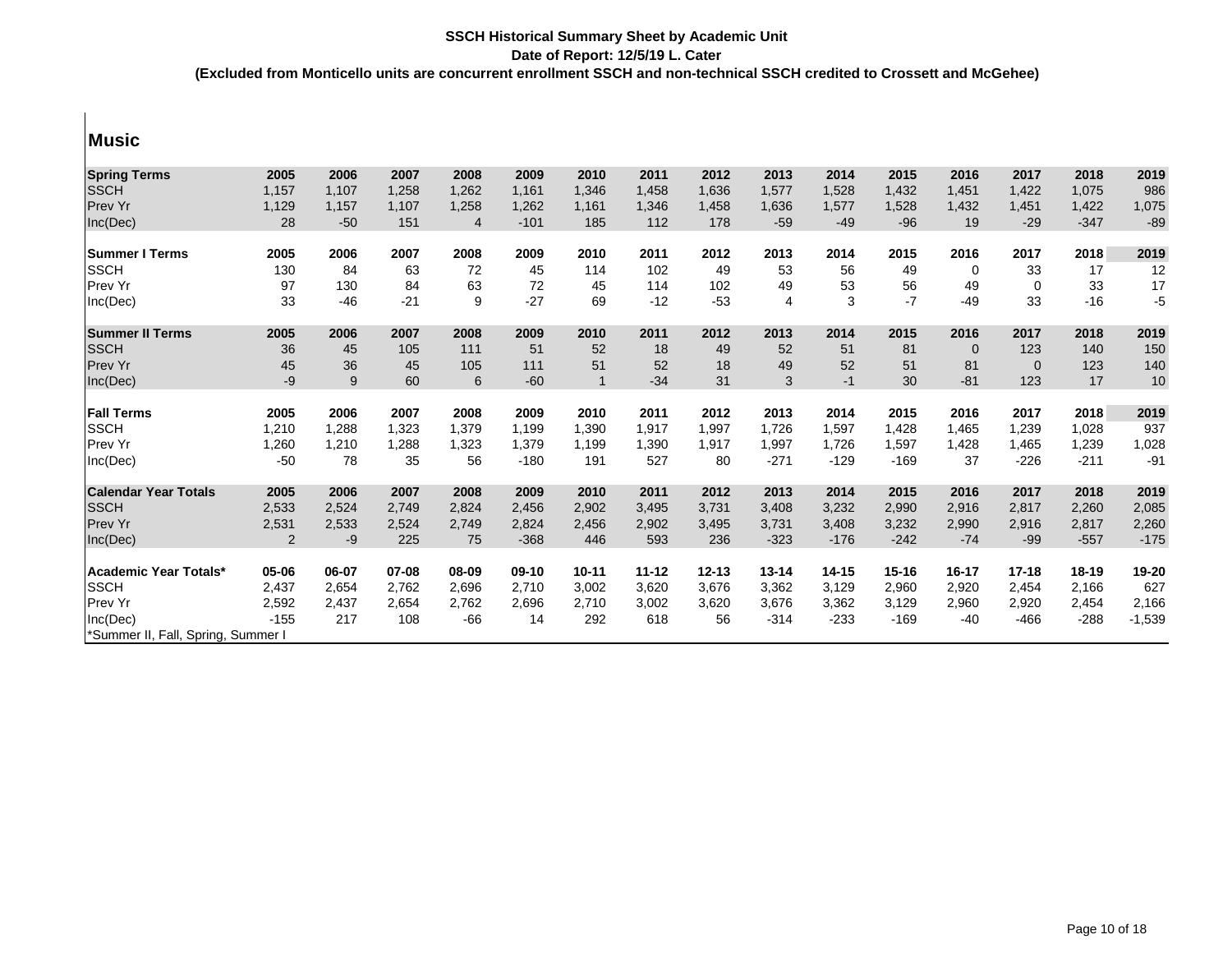### **Nursing**

| <b>Spring Terms</b>                | 2005           | 2006   | 2007   | 2008  | 2009    | 2010      | 2011      | 2012      | 2013      | 2014      | 2015      | 2016      | 2017      | 2018      | 2019     |
|------------------------------------|----------------|--------|--------|-------|---------|-----------|-----------|-----------|-----------|-----------|-----------|-----------|-----------|-----------|----------|
| <b>SSCH</b>                        | 1,111          | 1,153  | 945    | 928   | 1,085   | 1,139     | 1,011     | 829       | 713       | 1,001     | 1,165     | 1,084     | 931       | 885       | 1,023    |
| Prev Yr                            | 1,238          | 1,111  | 1,153  | 945   | 928     | 1,085     | 1,139     | 1,011     | 829       | 713       | 1,001     | 1,165     | 1,084     | 931       | 885      |
| Inc(Dec)                           | $-127$         | 42     | $-208$ | $-17$ | 157     | 54        | $-128$    | $-182$    | $-116$    | 288       | 164       | $-81$     | $-153$    | $-46$     | 138      |
| <b>Summer I Terms</b>              | 2005           | 2006   | 2007   | 2008  | 2009    | 2010      | 2011      | 2012      | 2013      | 2014      | 2015      | 2016      | 2017      | 2018      | 2019     |
| <b>SSCH</b>                        | 205            | 262    | 141    | 198   | 211     | 219       | 232       | 191       | 219       | 212       | 220       | 197       | 205       | 265       | 197      |
|                                    |                |        |        |       |         |           |           |           |           |           |           |           |           |           |          |
| <b>Prev Yr</b>                     | 269            | 205    | 262    | 141   | 198     | 211       | 219       | 232       | 191       | 219       | 212       | 220       | 197       | 205       | 265      |
| Inc(Dec)                           | $-64$          | 57     | $-121$ | 57    | 13      | 8         | 13        | $-41$     | 28        | $-7$      | 8         | $-23$     | 8         | 60        | $-68$    |
| <b>Summer II Terms</b>             | 2005           | 2006   | 2007   | 2008  | 2009    | 2010      | 2011      | 2012      | 2013      | 2014      | 2015      | 2016      | 2017      | 2018      | 2019     |
| <b>SSCH</b>                        | 207            | 170    | 138    | 189   | 194     | 223       | 136       | 103       | 117       | 110       | 107       | 92        | 103       | 140       | 99       |
| <b>Prev Yr</b>                     | 238            | 207    | 170    | 138   | 189     | 194       | 223       | 136       | 103       | 117       | 110       | 107       | 92        | 103       | 140      |
| Inc(Dec)                           | $-31$          | $-37$  | $-32$  | 51    | 5       | 29        | $-87$     | $-33$     | 14        | $-7$      | $-3$      | $-15$     | 11        | 37        | $-41$    |
| <b>Fall Terms</b>                  | 2005           | 2006   | 2007   | 2008  | 2009    | 2010      | 2011      | 2012      | 2013      | 2014      | 2015      | 2016      | 2017      | 2018      | 2019     |
| <b>SSCH</b>                        | 1,244          | 1,081  | 956    | 1,196 | 1.105   | 1,131     | 968       | 659       | 818       | 963       | 957       | 849       | 844       | 993       | 986      |
| Prev Yr                            | 1,354          | 1,244  | 1,081  | 956   | 1,196   | 1,105     | 1,131     | 968       | 659       | 818       | 963       | 957       | 849       | 844       | 993      |
| Inc(Dec)                           | $-110$         | $-163$ | $-125$ | 240   | $-91$   | 26        | $-163$    | $-309$    | 159       | 145       | -6        | $-108$    | $-5$      | 149       | $-7$     |
|                                    |                |        |        |       |         |           |           |           |           |           |           |           |           |           |          |
| <b>Calendar Year Totals</b>        | 2005           | 2006   | 2007   | 2008  | 2009    | 2010      | 2011      | 2012      | 2013      | 2014      | 2015      | 2016      | 2017      | 2018      | 2019     |
| <b>SSCH</b>                        | 2,767          | 2,666  | 2,180  | 2,511 | 2,595   | 2,712     | 2,347     | 1,782     | 1,867     | 2,286     | 2,449     | 2,222     | 2,083     | 2,283     | 2,305    |
| <b>Prev Yr</b>                     | 3,099          | 2,767  | 2,666  | 2,180 | 2,511   | 2,595     | 2,712     | 2,347     | 1,782     | 1,867     | 2,286     | 2,449     | 2,222     | 2,083     | 2,283    |
| Inc(Dec)                           | $-332$         | $-101$ | $-486$ | 331   | 84      | 117       | $-365$    | $-565$    | 85        | 419       | 163       | $-227$    | $-139$    | 200       | 22       |
| <b>Academic Year Totals*</b>       | 05-06          | 06-07  | 07-08  | 08-09 | $09-10$ | $10 - 11$ | $11 - 12$ | $12 - 13$ | $13 - 14$ | $14 - 15$ | $15 - 16$ | $16 - 17$ | $17 - 18$ | $18 - 19$ | 19-20    |
| <b>SSCH</b>                        |                | 2,337  | 2,220  | 2,681 | 2,657   | 2,597     | 2,124     | 1,694     | 2,148     | 2,458     | 2,345     | 2,077     | 2,097     | 2,353     | 1,085    |
| <b>Prev Yr</b>                     | 2,866          | 2,866  | 2,337  | 2,220 | 2,681   | 2,657     | 2,597     | 2,124     | 1,694     | 2,148     | 2,458     | 2,345     | 2,077     | 2,097     | 2,353    |
| Inc(Dec)                           | 2,908<br>$-42$ | $-529$ | $-117$ | 461   | $-24$   | $-60$     | $-473$    | $-430$    | 454       | 310       | $-113$    | $-268$    | 20        | 256       | $-1,268$ |
|                                    |                |        |        |       |         |           |           |           |           |           |           |           |           |           |          |
| *Summer II, Fall, Spring, Summer I |                |        |        |       |         |           |           |           |           |           |           |           |           |           |          |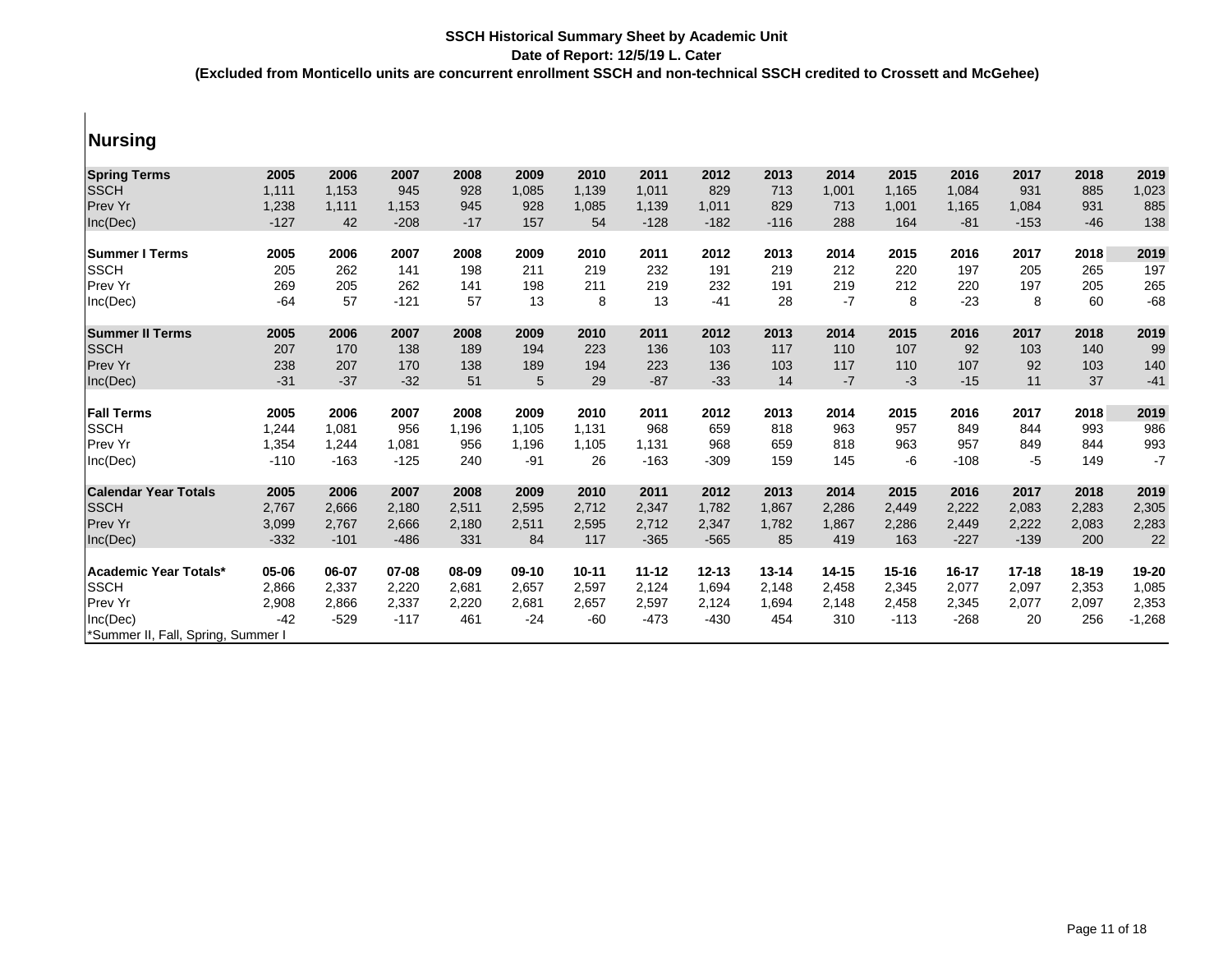# **Social and Behavioral Sciences**

| <b>Spring Terms</b><br><b>SSCH</b> | 2005<br>6,283   | 2006<br>5,708   | 2007<br>5,557   | 2008<br>5,526  | 2009<br>5,617 | 2010<br>5,771 | 2011<br>6,068 | 2012<br>5,838   | 2013<br>5,650   | 2014<br>5,271   | 2015<br>5,538 | 2016<br>4,955   | 2017<br>4,819   | 2018<br>4,959 | 2019<br>4,628   |
|------------------------------------|-----------------|-----------------|-----------------|----------------|---------------|---------------|---------------|-----------------|-----------------|-----------------|---------------|-----------------|-----------------|---------------|-----------------|
| Prev Yr<br>Inc(Dec)                | 6,587<br>$-304$ | 6,283<br>$-575$ | 5,708<br>$-151$ | 5,557<br>$-31$ | 5,526<br>91   | 5,617<br>154  | 5,771<br>297  | 6,068<br>$-230$ | 5,838<br>$-188$ | 5,650<br>$-379$ | 5,271<br>267  | 5,538<br>$-583$ | 4,955<br>$-136$ | 4,819<br>140  | 4,959<br>$-331$ |
| <b>Summer I Terms</b>              | 2005            | 2006            | 2007            | 2008           | 2009          | 2010          | 2011          | 2012            | 2013            | 2014            | 2015          | 2016            | 2017            | 2018          | 2019            |
| <b>SSCH</b>                        | 587             | 505             | 693             | 691            | 757           | 774           | 761           | 571             | 698             | 642             | 390           | 462             | 342             | 288           | 192             |
| Prev Yr<br>Inc(Dec)                | 843<br>$-256$   | 587<br>$-82$    | 505<br>188      | 693<br>$-2$    | 691<br>66     | 757<br>17     | 774<br>$-13$  | 761<br>$-190$   | 571<br>127      | 698<br>$-56$    | 642<br>$-252$ | 390<br>72       | 462<br>$-120$   | 342<br>$-54$  | 288<br>$-96$    |
| <b>Summer II Terms</b>             | 2005            | 2006            | 2007            | 2008           | 2009          | 2010          | 2011          | 2012            | 2013            | 2014            | 2015          | 2016            | 2017            | 2018          | 2019            |
| <b>SSCH</b>                        | 702             | 525             | 576             | 630            | 435           | 579           | 717           | 477             | 342             | 167             | 223           | 280             | 177             | 318           | 378             |
| Prev Yr                            | 510             | 702             | 525             | 576            | 630           | 435           | 579           | 717             | 477             | 342             | 167           | 223             | 280             | 177           | 318             |
| Inc(Dec)                           | 192             | $-177$          | 51              | 54             | $-195$        | 144           | 138           | $-240$          | $-135$          | $-175$          | 56            | 57              | $-103$          | 141           | 60              |
| <b>Fall Terms</b>                  | 2005            | 2006            | 2007            | 2008           | 2009          | 2010          | 2011          | 2012            | 2013            | 2014            | 2015          | 2016            | 2017            | 2018          | 2019            |
| <b>SSCH</b>                        |                 | 6,018           | 6,229           | 5,727          | 6,195         | 6,352         | 6,562         | 5,821           | 5,910           | 6,071           | 5,263         | 5,136           | 4,716           | 4,577         | 4,495           |
| Prev Yr                            | 6,441<br>6,881  | 6,441           | 6,018           | 6,229          | 5,727         | 6,195         | 6,352         | 6,562           | 5,821           | 5,910           | 6,071         | 5,263           | 5,136           | 4,716         | 4,577           |
| Inc(Dec)                           | $-440$          | $-423$          | 211             | $-502$         | 468           | 157           | 210           | $-741$          | 89              | 161             | $-808$        | $-127$          | $-420$          | $-139$        | $-82$           |
| <b>Calendar Year Totals</b>        | 2005            | 2006            | 2007            | 2008           | 2009          | 2010          | 2011          | 2012            | 2013            | 2014            | 2015          | 2016            | 2017            | 2018          | 2019            |
| <b>SSCH</b>                        | 14,013          | 12,756          | 13,055          | 12,574         | 13,004        | 13,476        | 14,108        | 12,707          | 12,600          | 12,151          | 11,414        | 10,833          | 10,054          | 10,142        | 9,693           |
| Prev Yr                            | 14,821          | 14,013          | 12,756          | 13,055         | 12,574        | 13,004        | 13,476        | 14,108          | 12,707          | 12,600          | 12,151        | 11,414          | 10,833          | 10,054        | 10,142          |
| Inc(Dec)                           | $-808$          | $-1,257$        | 299             | $-481$         | 430           | 472           | 632           | $-1,401$        | $-107$          | $-449$          | $-737$        | $-581$          | $-779$          | 88            | $-449$          |
| Academic Year Totals*              | 05-06           | 06-07           | 07-08           | 08-09          | $09-10$       | $10 - 11$     | $11 - 12$     | $12 - 13$       | $13 - 14$       | $14 - 15$       | $15 - 16$     | 16-17           | $17 - 18$       | $18 - 19$     | 19-20           |
| <b>SSCH</b>                        | 13,356          | 12,793          | 13,022          | 12,731         | 13,175        | 13,760        | 13,688        | 12,646          | 12,165          | 12,166          | 10,903        | 10,577          | 10,140          | 9,715         | 4,744           |
| Prev Yr                            | 14,261          | 13,356          | 12,793          | 13,022         | 12,731        | 13,175        | 13,760        | 13,688          | 12,646          | 12,165          | 12,166        | 10,903          | 10,577          | 10,140        | 9,715           |
| Inc(Dec)                           | $-905$          | $-563$          | 229             | $-291$         | 444           | 585           | $-72$         | $-1,042$        | $-481$          |                 | $-1,263$      | $-326$          | $-437$          | $-425$        | $-4,971$        |
| *Summer II, Fall, Spring, Summer I |                 |                 |                 |                |               |               |               |                 |                 |                 |               |                 |                 |               |                 |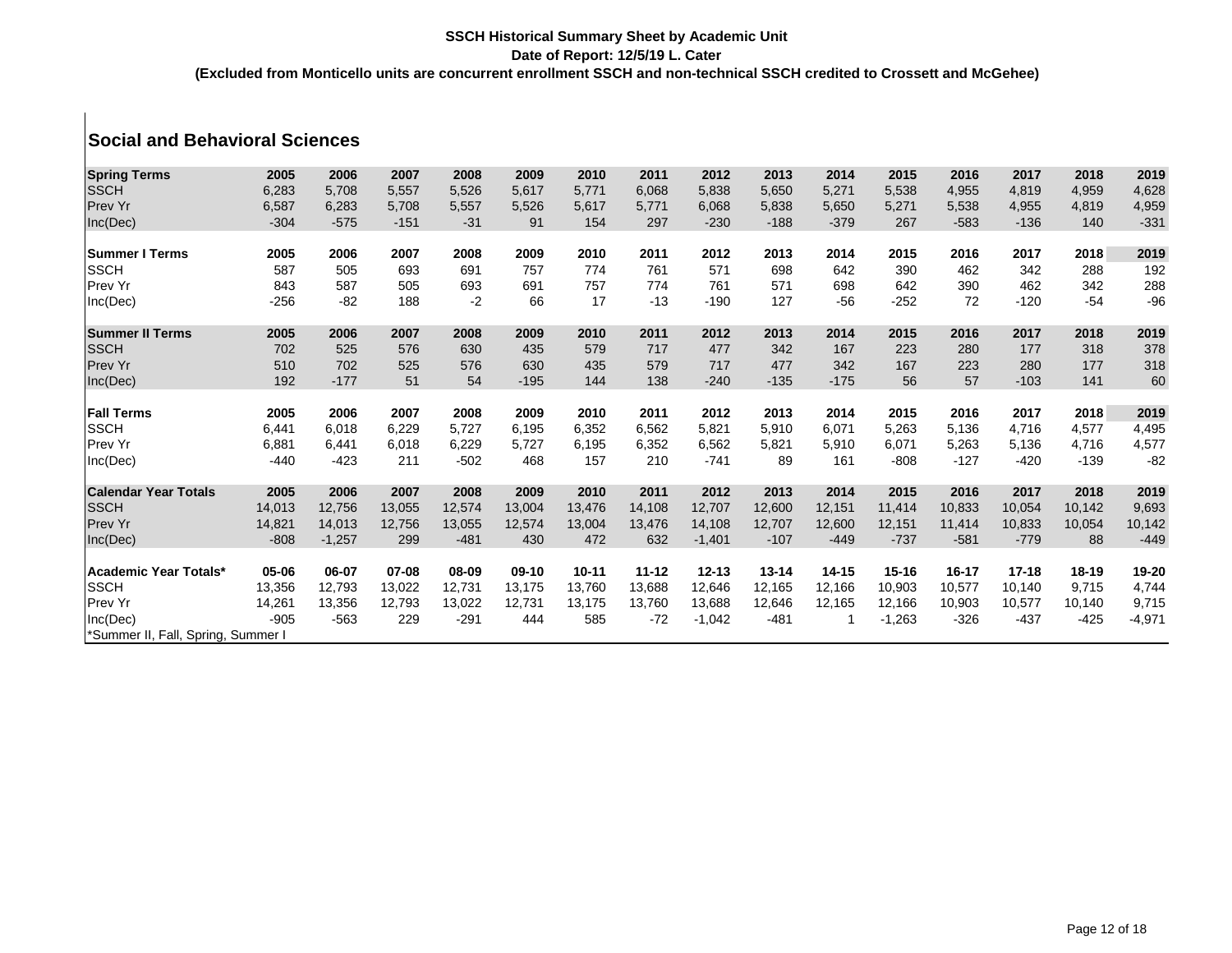## **Crossett Technical**

| <b>Spring Terms</b>                | 2005   | 2006        | 2007         | 2008        | 2009        | 2010         | 2011      | 2012      | 2013      | 2014      | 2015      | 2016      | 2017        | 2018           | 2019                |
|------------------------------------|--------|-------------|--------------|-------------|-------------|--------------|-----------|-----------|-----------|-----------|-----------|-----------|-------------|----------------|---------------------|
| <b>SSCH</b>                        | 1,095  | 1,181       | 1,422        | 1,902       | 2,111       | 2,332        | 2,790     | 2,772     | 3,013     | 3,015     | 2,177     | 2,021     | 2,021       | 2,327          | 2,469               |
| Prev Yr                            | 1,233  | 1,095       | 1.181        | 1.422       | 1,902       |              | 2,332     | 2,790     | 2,772     | 3,013     | 3,015     | 2.177     | 2,021       |                |                     |
|                                    |        |             |              |             |             | 2,111        |           |           |           |           |           |           |             | 2,021          | 2,327               |
| Inc(Dec)                           | $-138$ | 86          | 241          | 480         | 209         | 221          | 458       | $-18$     | 241       | 2         | $-838$    | $-156$    | $\mathbf 0$ | 306            | 142                 |
| <b>Summer I Terms</b>              | 2005   | 2006        | 2007         | 2008        | 2009        | 2010         | 2011      | 2012      | 2013      | 2014      | 2015      | 2016      | 2017        | 2018           | 2019                |
| <b>SSCH</b>                        | 168    | 255         | 535          | 327         | 553         | 545          | 793       | 766       | 837       | 727       | 629       | 530       | 490         | 613            | 553                 |
| <b>Prev Yr</b>                     | 246    | 168         | 255          | 535         | 327         | 553          | 545       | 793       | 766       | 837       | 727       | 629       | 530         | 490            | 613                 |
| Inc(Dec)                           | $-78$  | 87          | 280          | $-208$      | 226         | -8           | 248       | $-27$     | 71        | $-110$    | -98       | $-99$     | $-40$       | 123            | $-60$               |
| <b>Summer II Terms</b>             | 2005   | 2006        | 2007         | 2008        | 2009        | 2010         | 2011      | 2012      | 2013      | 2014      | 2015      | 2016      | 2017        | 2018           | 2019                |
| <b>SSCH</b>                        | 134    | $\mathbf 0$ | $\mathbf 0$  | 28          | $\mathbf 0$ | 132          | 154       | 170       | 169       | 48        | 39        | 40        | 18          | $\overline{0}$ | $\mathbf 0$         |
| <b>Prev Yr</b>                     | 225    | 134         | $\mathbf 0$  | $\mathbf 0$ | 28          | $\mathbf{0}$ | 132       | 154       | 170       | 169       | 48        | 39        | 40          | 18             | $\pmb{0}$           |
| Inc(Dec)                           | $-91$  | $-134$      | $\mathbf{0}$ | 28          | $-28$       | 132          | 22        | 16        | $-1$      | $-121$    | $-9$      |           | $-22$       | $-18$          | $\mathsf{O}\xspace$ |
| <b>Fall Terms</b>                  | 2005   | 2006        | 2007         | 2008        | 2009        | 2010         | 2011      | 2012      | 2013      | 2014      | 2015      | 2016      | 2017        | 2018           | 2019                |
| <b>SSCH</b>                        | 1,296  | 1.174       | 1,936        | 2,016       | 2,656       | 2,242        | 2,744     | 3,156     | 3,296     | 2,757     | 2,128     | 2,247     | 2,346       | 2,760          | 2,662               |
| Prev Yr                            | 1,326  | 1,296       | 1,174        | 1,936       | 2,016       | 2,656        | 2,242     | 2,744     | 3,156     | 3,296     | 2,757     | 2,128     | 2,247       | 2,346          | 2,760               |
| Inc(Dec)                           | $-30$  | $-122$      | 762          | 80          | 640         | $-414$       | 502       | 412       | 140       | $-539$    | $-629$    | 119       | 99          | 414            | $-98$               |
| <b>Calendar Year Totals</b>        | 2005   | 2006        | 2007         | 2008        | 2009        | 2010         | 2011      | 2012      | 2013      | 2014      | 2015      | 2016      | 2017        | 2018           | 2019                |
| <b>SSCH</b>                        | 2,693  | 2,610       | 3,893        | 4,273       | 5,320       | 5,251        | 6,481     | 6,864     | 7,315     | 6,547     | 4,973     | 4,838     | 4,875       | 5,700          | 5,684               |
| <b>Prev Yr</b>                     | 3,030  | 2,693       | 2,610        | 3,893       | 4,273       | 5,320        | 5,251     | 6,481     | 6,864     | 7,315     | 6,547     | 4,973     | 4,838       | 4,875          | 5,700               |
| Inc(Dec)                           | $-337$ | $-83$       | 1,283        | 380         | 1,047       | $-69$        | 1,230     | 383       | 451       | $-768$    | $-1,574$  | $-135$    | 37          | 825            | $-16$               |
| <b>Academic Year Totals*</b>       | 05-06  | 06-07       | 07-08        | 08-09       | $09-10$     | $10 - 11$    | $11 - 12$ | $12 - 13$ | $13 - 14$ | $14 - 15$ | $15 - 16$ | $16 - 17$ | $17 - 18$   | $18 - 19$      | 19-20               |
| <b>SSCH</b>                        | 2,866  | 3,131       | 4,165        | 4.708       | 5,533       | 5,957        | 6,436     | 7,176     | 7,207     | 5,611     | 4,718     | 4,798     | 5,304       | 5,782          | 2,662               |
| Prev Yr                            | 2,814  | 2,866       | 3,131        | 4,165       | 4,708       | 5,533        | 5,957     | 6,436     | 7,176     | 7,207     | 5,611     | 4,718     | 4,798       | 5,304          | 5,782               |
| Inc(Dec)                           | 52     | 265         | 1,034        | 543         | 825         | 424          | 479       | 740       | 31        | $-1,596$  | $-893$    | 80        | 506         | 478            | $-3,120$            |
|                                    |        |             |              |             |             |              |           |           |           |           |           |           |             |                |                     |
| *Summer II, Fall, Spring, Summer I |        |             |              |             |             |              |           |           |           |           |           |           |             |                |                     |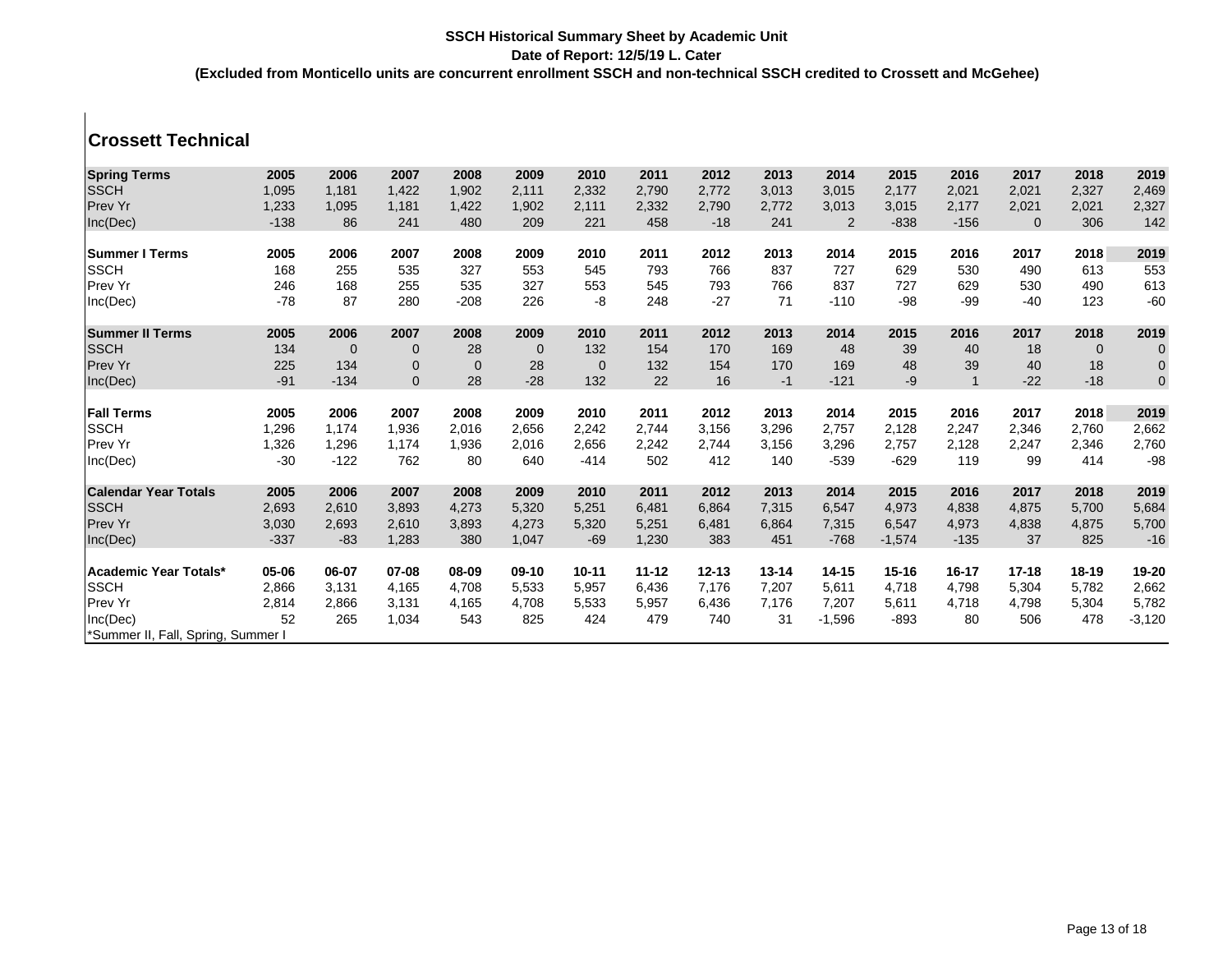## **McGehee Technical**

| <b>Spring Terms</b>                | 2005   | 2006  | 2007           | 2008         | 2009         | 2010      | 2011      | 2012      | 2013      | 2014      | 2015      | 2016      | 2017      | 2018      | 2019     |
|------------------------------------|--------|-------|----------------|--------------|--------------|-----------|-----------|-----------|-----------|-----------|-----------|-----------|-----------|-----------|----------|
| <b>SSCH</b>                        | 1,065  | 1,741 | 2,018          | 2,529        | 2,402        | 3,273     | 3,679     | 3,694     | 3,289     | 2,651     | 2,508     | 1,946     | 1,887     | 1,805     | 1,870    |
| Prev Yr                            | 1,343  | 1,065 | 1,741          | 2,018        | 2,529        | 2,402     | 3,273     | 3,679     | 3,694     | 3,289     | 2,651     | 2,508     | 1,946     | 1,887     | 1,805    |
|                                    | $-278$ | 676   | 277            | 511          | $-127$       | 871       | 406       | 15        | $-405$    | $-638$    | $-143$    | $-562$    | $-59$     | $-82$     | 65       |
| Inc(Dec)                           |        |       |                |              |              |           |           |           |           |           |           |           |           |           |          |
| <b>Summer I Terms</b>              | 2005   | 2006  | 2007           | 2008         | 2009         | 2010      | 2011      | 2012      | 2013      | 2014      | 2015      | 2016      | 2017      | 2018      | 2019     |
| <b>SSCH</b>                        | 252    | 539   | 442            | 456          | 664          | 703       | 891       | 741       | 558       | 549       | 538       | 443       | 476       | 443       | 510      |
| Prev Yr                            | 371    | 252   | 539            | 442          | 456          | 664       | 703       | 891       | 741       | 558       | 549       | 538       | 443       | 476       | 443      |
| Inc(Dec)                           | $-119$ | 287   | $-97$          | 14           | 208          | 39        | 188       | $-150$    | $-183$    | -9        | $-11$     | $-95$     | 33        | $-33$     | 67       |
| <b>Summer II Terms</b>             | 2005   | 2006  | 2007           | 2008         | 2009         | 2010      | 2011      | 2012      | 2013      | 2014      | 2015      | 2016      | 2017      | 2018      | 2019     |
| <b>SSCH</b>                        | 15     | 12    | $\overline{0}$ | $\mathbf 0$  | 37           | 12        | 52        | 37        | 40        | 90        | 85        | 65        | 47        | 70        | 55       |
| Prev Yr                            | 24     | 15    | 12             | $\mathbf{0}$ | $\mathbf{0}$ | 37        | 12        | 52        | 37        | 40        | 90        | 85        | 65        | 47        | 70       |
| Inc(Dec)                           | -9     | $-3$  | $-12$          | $\mathbf{0}$ | 37           | $-25$     |           | $-15$     | 3         | 50        | $-5$      | $-20$     | $-18$     | 23        | $-15$    |
|                                    |        |       |                |              |              |           |           |           |           |           |           |           |           |           |          |
| <b>Fall Terms</b>                  | 2005   | 2006  | 2007           | 2008         | 2009         | 2010      | 2011      | 2012      | 2013      | 2014      | 2015      | 2016      | 2017      | 2018      | 2019     |
| <b>SSCH</b>                        | 1,653  | 2,020 | 2,380          | 1,674        | 2,493        | 2,812     | 3,296     | 3,413     | 2,963     | 2,419     | 2,074     | 1,894     | 2,227     | 1,953     | 2,109    |
| Prev Yr                            | 1,503  | 1,653 | 2,020          | 2,380        | 1,674        | 2,493     | 2,812     | 3,296     | 3,413     | 2,963     | 2,419     | 2,074     | 1,894     | 2,227     | 1,953    |
| Inc(Dec)                           | 150    | 367   | 360            | $-706$       | 819          | 319       | 484       | 117       | $-450$    | $-544$    | $-345$    | $-180$    | 333       | $-274$    | 156      |
| <b>Calendar Year Totals</b>        | 2005   | 2006  | 2007           | 2008         | 2009         | 2010      | 2011      | 2012      | 2013      | 2014      | 2015      | 2016      | 2017      | 2018      | 2019     |
| <b>SSCH</b>                        | 2,985  | 4,312 | 4,840          | 4,659        | 5,596        | 6,800     | 7,918     | 7,885     | 6,850     | 5,709     | 5,205     | 4,348     | 6,178     | 5,846     | 6,053    |
| Prev Yr                            | 3,241  | 2,985 | 4,312          | 4,840        | 4,659        | 5,596     | 6,800     | 7,918     | 7,885     | 6,850     | 5,709     | 5,205     | 4,348     | 6,178     | 5,846    |
| Inc(Dec)                           | $-256$ | 1,327 | 528            | $-181$       | 937          | 1,204     | 1,118     | $-33$     | $-1,035$  | $-1,141$  | $-504$    | $-857$    | 1,830     | $-332$    | 207      |
|                                    |        |       |                |              |              |           |           |           |           |           |           |           |           |           |          |
| Academic Year Totals*              | 05-06  | 06-07 | 07-08          | 08-09        | $09-10$      | $10 - 11$ | $11 - 12$ | $12 - 13$ | $13 - 14$ | $14 - 15$ | $15 - 16$ | $16 - 17$ | $17 - 18$ | $18 - 19$ | 19-20    |
| <b>SSCH</b>                        | 3,948  | 4,492 | 5,365          | 4,740        | 6,506        | 7,394     | 7,783     | 7,297     | 6,203     | 5,555     | 4,548     | 4,322     | 4,522     | 4,403     | 2,164    |
| Prev Yr                            | 2,844  | 3,948 | 4,492          | 5,365        | 4,740        | 6,506     | 7,394     | 7,783     | 7,297     | 6,203     | 5,555     | 4,548     | 4,322     | 4,522     | 4,403    |
| Inc(Dec)                           | 1,104  | 544   | 873            | $-625$       | 1,766        | 888       | 389       | $-486$    | $-1,094$  | $-648$    | $-1,007$  | $-226$    | 200       | $-119$    | $-2,239$ |
| *Summer II, Fall, Spring, Summer I |        |       |                |              |              |           |           |           |           |           |           |           |           |           |          |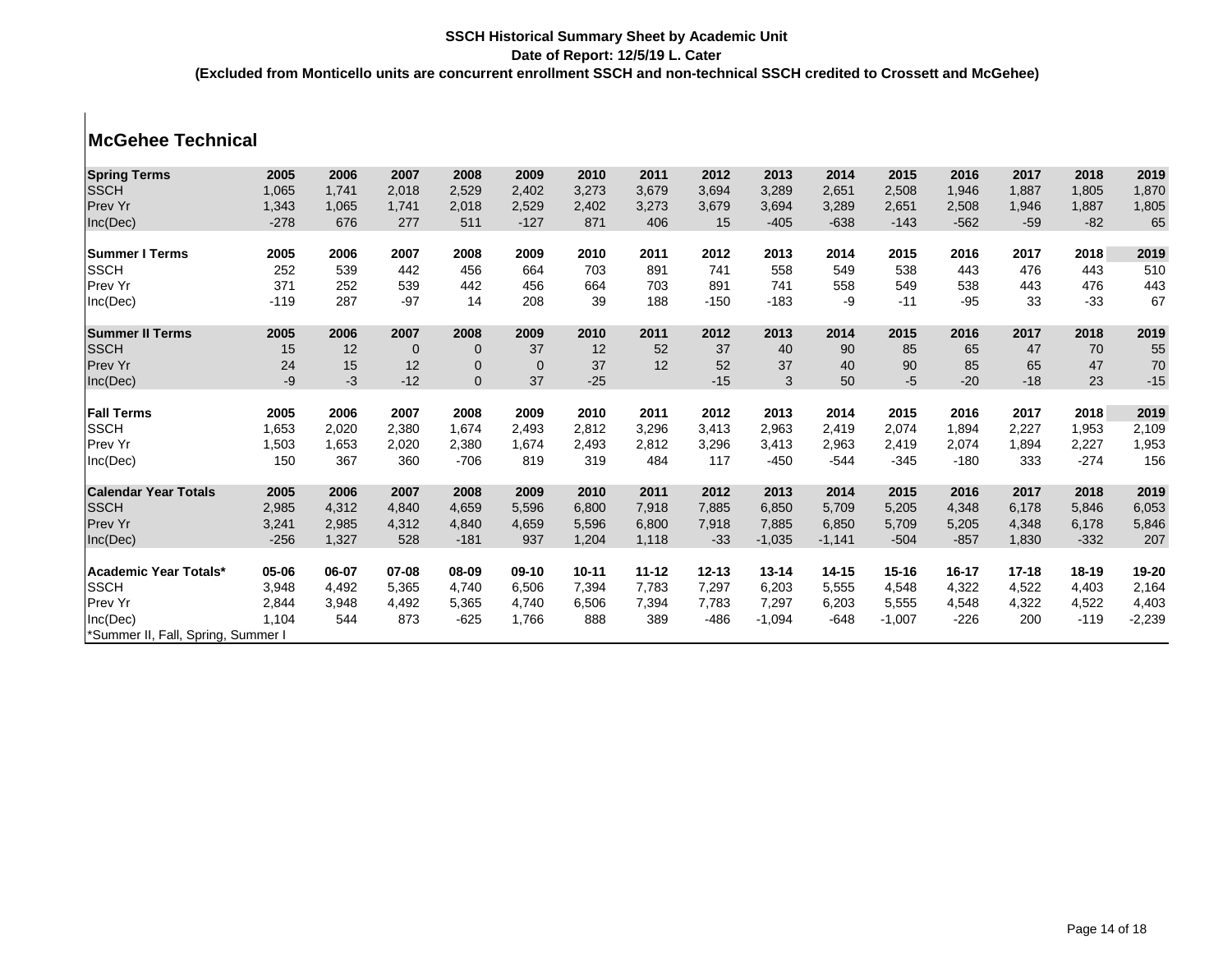## **Crossett Non-Technical**

| <b>Spring Terms</b>                | 2005        | 2006  | 2007         | 2008  | 2009        | 2010         | 2011      | 2012      | 2013      | 2014      | 2015        | 2016           | 2017        | 2018        | 2019        |
|------------------------------------|-------------|-------|--------------|-------|-------------|--------------|-----------|-----------|-----------|-----------|-------------|----------------|-------------|-------------|-------------|
| <b>SSCH</b>                        | 210         | 801   | 875          | 913   | 1,100       | 1,462        | 1,332     | 1,497     | 1,573     | 1,592     | 129         | 108            | 153         | 239         | $\mathbf 0$ |
| Prev Yr                            | 249         | 210   | 801          | 875   | 913         | 1,100        | 1,462     | 1,332     | 1,497     | 1,573     | 1,592       | 129            | 108         | 153         | 239         |
| Inc(Dec)                           | $-39$       | 591   | 74           | 38    | 187         | 362          | $-130$    | 165       | 76        | 19        | $-1,463$    | $-21$          | 45          | 86          | $-239$      |
| <b>Summer I Terms</b>              | 2005        | 2006  | 2007         | 2008  | 2009        | 2010         | 2011      | 2012      | 2013      | 2014      | 2015        | 2016           | 2017        | 2018        | 2019        |
| <b>SSCH</b>                        |             | 82    | 192          | 166   | 238         | 264          | 248       | 199       | 259       | 189       | 0           | 0              | 0           | 0           | 21          |
| Prev Yr                            |             |       | 82           | 192   | 166         | 238          | 264       | 248       | 199       | 259       | 189         | 0              | 0           | 0           | $\pmb{0}$   |
| Inc(Dec)                           |             |       | 110          | $-26$ | 72          | 26           | $-16$     | $-49$     | 60        | $-70$     | $-189$      | $\mathbf 0$    | $\mathbf 0$ | $\mathbf 0$ | 21          |
| <b>Summer II Terms</b>             | 2005        | 2006  | 2007         | 2008  | 2009        | 2010         | 2011      | 2012      | 2013      | 2014      | 2015        | 2016           | 2017        | 2018        | 2019        |
| <b>SSCH</b>                        |             |       | 39           | 33    | $\mathbf 0$ | 229          | 117       | 141       | 126       | 105       | $\mathbf 0$ | $\overline{0}$ | $\mathbf 0$ | $\mathbf 0$ | $\mathbf 0$ |
| Prev Yr                            |             |       | $\mathbf{0}$ | 39    | 33          | $\mathbf{0}$ | 229       | 117       | 141       | 126       | 105         | $\mathbf 0$    | $\mathbf 0$ | $\mathbf 0$ | $\pmb{0}$   |
| Inc(Dec)                           |             |       | 39           | $-6$  | $-33$       | 229          |           | 24        | $-15$     | $-21$     | $-105$      | $\mathbf{0}$   | $\mathbf 0$ | $\mathbf 0$ | $\mathbf 0$ |
|                                    | 2005        | 2006  |              |       |             |              |           |           | 2013      |           |             |                |             |             |             |
| <b>Fall Terms</b>                  |             |       | 2007         | 2008  | 2009        | 2010         | 2011      | 2012      |           | 2014      | 2015        | 2016           | 2017        | 2018        | 2019        |
| <b>SSCH</b>                        | 307         | 750   | 877          | 999   | 1,370       | 1,485        | 1,594     | 1,666     | 1,624     | 195       | 149         | 285            | 51          | 483         | 219         |
| Prev Yr                            | 0           | 307   | 750          | 877   | 999         | 1,370        | 1,485     | 1,594     | 1,666     | 1,624     | 195         | 149            | 285         | 51          | 483         |
| Inc(Dec)                           | 307         | 443   | 127          | 122   | 371         | 115          | 109       | 72        | $-42$     | $-1,429$  | $-46$       | 136            | $-234$      | 432         | $-264$      |
| <b>Calendar Year Totals</b>        | 2005        | 2006  | 2007         | 2008  | 2009        | 2010         | 2011      | 2012      | 2013      | 2014      | 2015        | 2016           | 2017        | 2018        | 2019        |
| <b>SSCH</b>                        | 517         | 1,633 | 1,983        | 2,111 | 2,708       | 3,440        | 3,291     | 3,503     | 3,582     | 2,081     | 278         | 393            | 204         | 722         | 240         |
| Prev Yr                            | $\mathbf 0$ | 517   | 1,633        | 1,983 | 2,111       | 2,708        | 3,440     | 3,291     | 3,503     | 3,582     | 2,081       | 278            | 393         | 204         | 722         |
| Inc(Dec)                           | 517         | 1,116 | 350          | 128   | 597         | 732          | $-149$    | 212       | 79        | $-1,501$  | $-1,803$    | 115            | $-189$      | 518         | $-482$      |
|                                    | 05-06       | 06-07 | 07-08        | 08-09 |             |              | $11 - 12$ | $12 - 13$ | $13 - 14$ | $14 - 15$ | $15 - 16$   |                |             | $18-19$     |             |
| Academic Year Totals*              |             |       |              |       | $09-10$     | $10 - 11$    |           |           |           |           |             | $16 - 17$      | $17 - 18$   |             | 19-20       |
| <b>SSCH</b>                        | 1,190       | 1,817 | 1,995        | 2,370 | 3,096       | 3,294        | 3,407     | 3,639     | 3,531     | 429       | 257         | 438            | 290         | 504         | 486         |
| Prev Yr                            | 210         | 1,190 | 1,817        | 1,995 | 2,370       | 3,096        | 3,294     | 3,407     | 3,639     | 3,531     | 429         | 257            | 438         | 290         | 504         |
| Inc(Dec)                           | 980         | 627   | 178          | 375   | 726         | 198          | 113       | 232       | $-108$    | $-3,102$  | $-172$      | 181            | $-148$      | 214         | $-18$       |
| *Summer II, Fall, Spring, Summer I |             |       |              |       |             |              |           |           |           |           |             |                |             |             |             |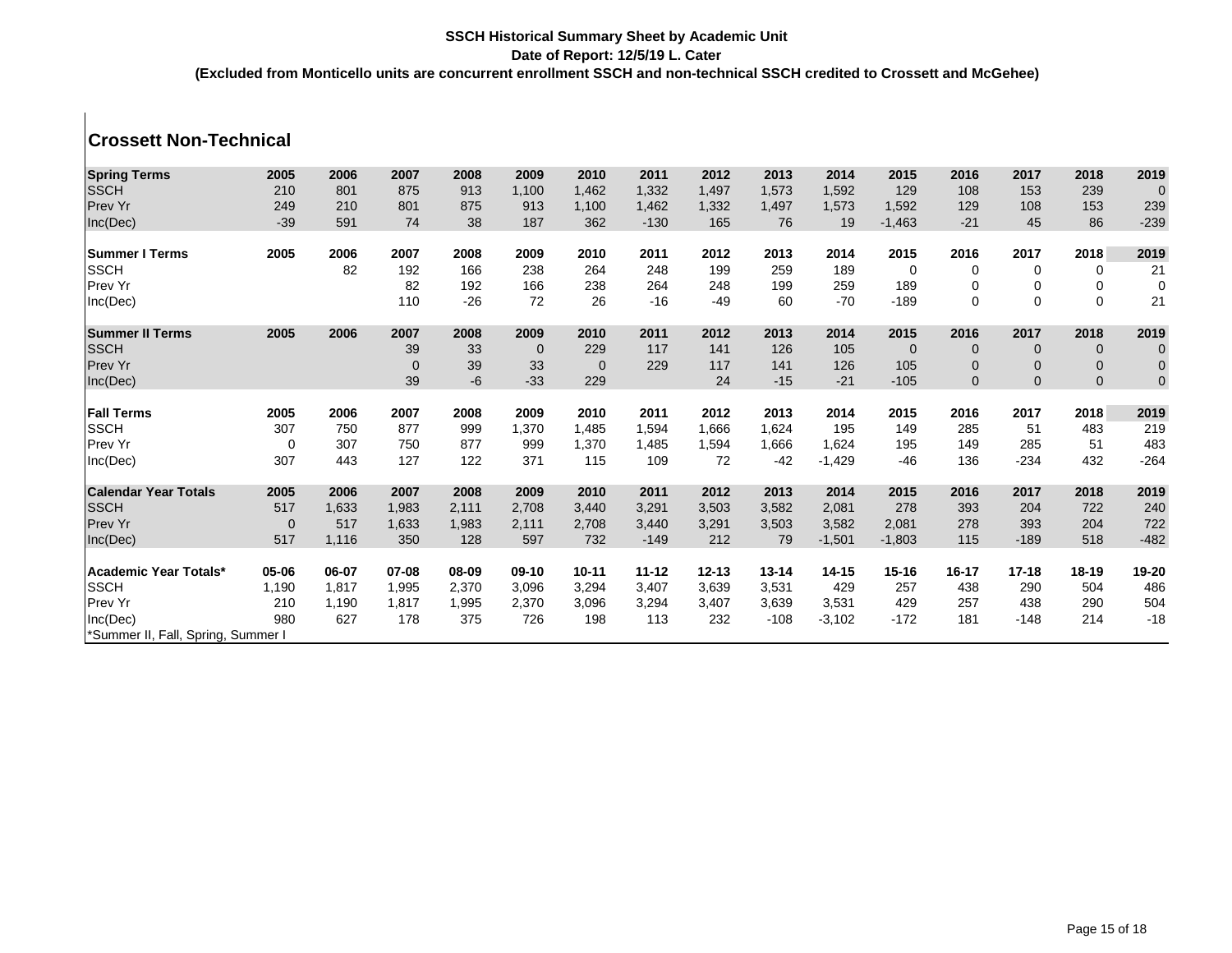# **McGehee Non-Technical**

| <b>Spring Terms</b>                | 2005         | 2006         | 2007         | 2008         | 2009        | 2010         | 2011            | 2012        | 2013      | 2014      | 2015        | 2016           | 2017        | 2018        | 2019          |
|------------------------------------|--------------|--------------|--------------|--------------|-------------|--------------|-----------------|-------------|-----------|-----------|-------------|----------------|-------------|-------------|---------------|
| <b>SSCH</b>                        | 790          | 1,020        | 1,076        | 1,360        | 1,423       | 1,591        | 1,467           | 1,667       | 1,491     | 1,284     | 321         | 264            | 327         | 111         | $\mathbf 0$   |
| Prev Yr                            | 550          | 790          | 1,020        | 1,076        | 1,360       | 1,423        | 1,591           | 1,467       | 1,667     | 1,491     | 1,284       | 321            | 264         | 327         | 111           |
| Inc(Dec)                           | 240          | 230          | 56           | 284          | 63          | 168          | $-124$          | 200         | $-176$    | $-207$    | $-963$      | $-57$          | 63          | $-216$      | $-111$        |
|                                    |              |              |              |              |             |              |                 |             |           |           |             |                |             |             |               |
| <b>Summer I Terms</b>              | 2005         | 2006         | 2007         | 2008         | 2009        | 2010         | 2011            | 2012        | 2013      | 2014      | 2015        | 2016           | 2017        | 2018        | 2019          |
| <b>SSCH</b>                        | 21           | 186          | 142          | 191          | 140         | 224          | 152             | 90          | 153       | 226       | $\mathbf 0$ | 0              | 0           | 0           | 50            |
| Prev Yr                            | 81           | 21           | 186          | 142          | 191         | 140          | 224             | 152         | 90        | 153       | 226         | 0              | 0           | 0           | $\mathbf 0$   |
| Inc(Dec)                           | $-60$        | 165          | $-44$        | 49           | $-51$       | 84           | $-72$           | $-62$       | 63        | 73        | $-226$      | $\mathbf 0$    | $\mathbf 0$ | $\mathbf 0$ | 50            |
| <b>Summer II Terms</b>             | 2005         | 2006         | 2007         | 2008         | 2009        | 2010         | 2011            | 2012        | 2013      | 2014      | 2015        | 2016           | 2017        | 2018        | 2019          |
| <b>SSCH</b>                        | $\mathbf 0$  | 70           | 132          | 152          | 71          | 135          | 221             | 66          | 95        | 139       | $\mathbf 0$ | $\overline{0}$ | $\mathbf 0$ | $\mathbf 0$ | 36            |
| Prev Yr                            | $\mathbf 0$  | $\mathbf{0}$ | 70           | 132          | 152         | 71           | 135             | 221         | 66        | 95        | 139         | $\mathbf 0$    | $\mathbf 0$ | $\mathbf 0$ | $\mathbf 0$   |
| Inc(Dec)                           | $\mathbf{0}$ | 70           | 62           | 20           | $-81$       | 64           |                 | $-155$      | 29        | 44        | $-139$      | $\mathbf{0}$   | $\mathbf 0$ | $\mathbf 0$ | 36            |
|                                    |              |              |              |              |             |              |                 |             |           |           |             |                |             |             |               |
| <b>Fall Terms</b>                  | 2005         | 2006         | 2007         | 2008         | 2009        | 2010         | 2011            | 2012        | 2013      | 2014      | 2015        | 2016           | 2017        | 2018        | 2019          |
| <b>SSCH</b>                        | 639          | 944          | 1,218        | 1,400        | 1,522       | 1,757        | 1,662           | 1,719       | 1,455     | 251       | 177         | 78             | 66          | 552         | 204           |
| Prev Yr                            | 553          | 639          | 944          | 1,218        | 1,400       | 1,522        | 1,757           | 1,662       | 1,719     | 1,455     | 251         | 177            | 78          | 66          | 552           |
| Inc(Dec)                           | 86           | 305          | 274          | 182          | 122         | 235          | $-95$           | 57          | $-264$    | $-1,204$  | $-74$       | $-99$          | $-12$       | 486         | $-348$        |
| <b>Calendar Year Totals</b>        | 2005         | 2006         | 2007         | 2008         | 2009        | 2010         | 2011            | 2012        | 2013      | 2014      | 2015        | 2016           | 2017        | 2018        | 2019          |
| <b>SSCH</b>                        | 1,450        | 2,220        | 2,568        | 3,103        | 3,156       | 3,707        | 3,502           | 3,542       | 3,194     | 1,900     | 498         | 342            | 393         | 663         | 290           |
| Prev Yr                            | 1,184        |              |              |              |             |              |                 |             | 3,542     | 3,194     | 1,900       | 498            | 342         | 393         |               |
|                                    | 266          | 1,450<br>770 | 2,220<br>348 | 2,568<br>535 | 3,103<br>53 | 3,156<br>551 | 3,707<br>$-205$ | 3,502<br>40 | $-348$    | $-1,294$  | $-1,402$    | $-156$         | 51          | 270         | 663<br>$-373$ |
| Inc(Dec)                           |              |              |              |              |             |              |                 |             |           |           |             |                |             |             |               |
| Academic Year Totals*              | 05-06        | 06-07        | 07-08        | 08-09        | $09-10$     | $10 - 11$    | $11 - 12$       | $12 - 13$   | $13 - 14$ | $14 - 15$ | $15 - 16$   | $16 - 17$      | $17 - 18$   | $18-19$     | 19-20         |
| <b>SSCH</b>                        | 1,845        | 2,232        | 2,901        | 3,115        | 3,408       | 3,511        | 3,640           | 3,429       | 3,060     | 711       | 795         | 405            | 177         | 602         | 513           |
| Prev Yr                            | 1,364        | 1,845        | 2,232        | 2,901        | 3,115       | 3,408        | 3,511           | 3,640       | 3,429     | 3,060     | 711         | 795            | 405         | 177         | 602           |
| Inc(Dec)                           | 481          | 387          | 669          | 214          | 293         | 103          | 129             | $-211$      | $-369$    | $-2,349$  | 84          | $-390$         | $-228$      | 425         | $-89$         |
| *Summer II, Fall, Spring, Summer I |              |              |              |              |             |              |                 |             |           |           |             |                |             |             |               |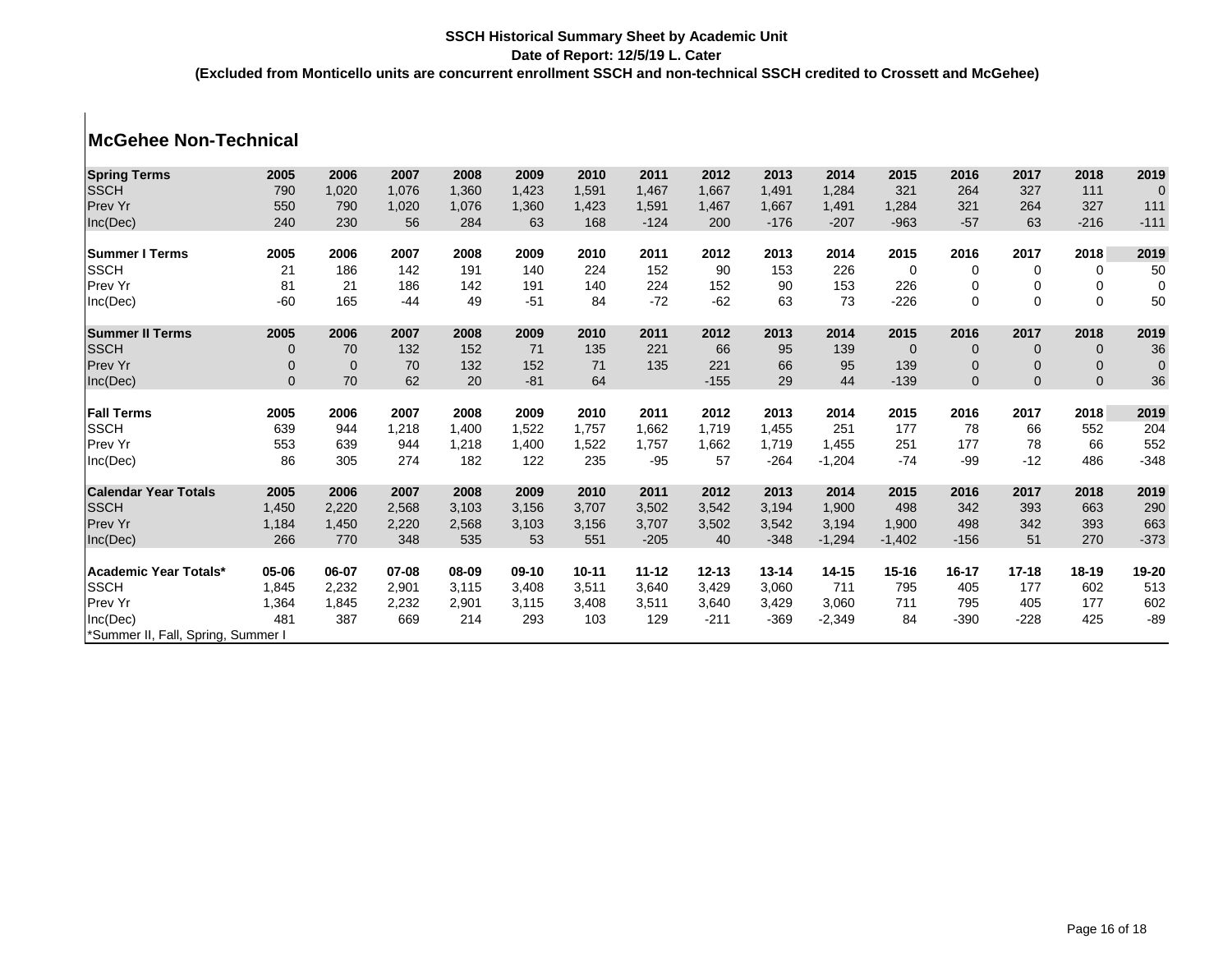| <b>Concurrent Enrollment</b>                                 |                |       |          |        |         |           |           |           |           |           |           |       |           |           |          |
|--------------------------------------------------------------|----------------|-------|----------|--------|---------|-----------|-----------|-----------|-----------|-----------|-----------|-------|-----------|-----------|----------|
| <b>Spring Terms</b>                                          | 2005           | 2006  | 2007     | 2008   | 2009    | 2010      | 2011      | 2012      | 2013      | 2014      | 2015      | 2016  | 2017      | 2018      | 2019     |
| <b>SSCH</b>                                                  | 12             | 1,288 | 1,886    | 1,437  | 1,731   | 1,502     | 1,791     | 1,956     | 2,061     | 2,136     | 2,796     | 2,907 | 3,384     | 2,814     | 1,269    |
| Prev Yr                                                      | $\mathbf 0$    | 12    | 1.288    | 1,886  | 1,437   | 1,731     | 1,502     | 1,791     | 1,956     | 2,061     | 2,136     | 2,796 | 2,907     | 3,384     | 2,814    |
| Inc(Dec)                                                     | 12             | 1,276 | 598      | $-449$ | 294     | $-229$    | 289       | 165       | 105       | 75        | 660       | 111   | 477       | $-570$    | $-1,545$ |
| <b>Summer I Terms</b><br><b>SSCH</b><br>Prev Yr<br>Inc(Dec)  | 2005           | 2006  | 2007     | 2008   | 2009    | 2010      | 2011      | 2012      | 2013      | 2014      | 2015      | 2016  | 2017      | 2018      | 2019     |
| <b>Summer II Terms</b><br><b>SSCH</b><br>Prev Yr<br>Inc(Dec) | 2005           | 2006  | 2007     | 2008   | 2009    | 2010      | 2011      | 2012      | 2013      | 2014      | 2015      | 2016  | 2017      | 2018      | 2019     |
| <b>Fall Terms</b>                                            | 2005           | 2006  | 2007     | 2008   | 2009    | 2010      | 2011      | 2012      | 2013      | 2014      | 2015      | 2016  | 2017      | 2018      | 2019     |
| <b>SSCH</b>                                                  | 630            | 1,851 | 1,291    | 1,767  | 1,334   | 1,632     | 2,037     | 2,337     | 2,252     | 3,210     | 3,486     | 3,681 | 3,927     | 1,990     | 1,950    |
| Prev Yr                                                      | $\mathbf 0$    | 630   | 1,851    | 1,291  | 1.767   | 1,334     | 1,632     | 2,037     | 2,337     | 2,252     | 3,210     | 3,486 | 3,681     | 3,927     | 1,990    |
| Inc(Dec)                                                     | 630            | 1,221 | $-560$   | 476    | $-433$  | 298       | 405       | 300       | $-85$     | 958       | 276       | 195   | 246       | $-1,937$  | $-40$    |
| <b>Calendar Year Totals</b>                                  | 2005           | 2006  | 2007     | 2008   | 2009    | 2010      | 2011      | 2012      | 2012      | 2014      | 2015      | 2016  | 2017      | 2018      | 2019     |
| <b>SSCH</b>                                                  | 642            | 3,139 | 3,177    | 3,204  | 3,065   | 3,134     | 3,828     | 4,293     | 4,313     | 5,346     | 6,282     | 6,588 | 7,311     | 4,804     | 3,219    |
| Prev Yr                                                      | $\overline{0}$ | 642   | 3,139    | 3,177  | 3,204   | 3,065     | 3,134     | 3,828     | 4,293     | 4,313     | 5,346     | 6,282 | 6,588     | 7,311     | 4,804    |
| Inc(Dec)                                                     | 642            | 2,497 | 38       | 27     | $-139$  | 69        | 694       | 465       | 20        | 1,033     | 936       | 306   | 723       | $-2,507$  | $-1,585$ |
| Academic Year Totals*                                        | 05-06          | 06-07 | 07-08    | 08-09  | $08-10$ | $10 - 11$ | $11 - 12$ | $12 - 13$ | $13 - 14$ | $14 - 15$ | $15 - 16$ | 16-17 | $17 - 18$ | $18 - 19$ | 19-20    |
| <b>SSCH</b>                                                  | 1,918          | 3,737 | 2,728    | 3,498  | 2,836   | 3,423     | 3,993     | 4,398     | 4,388     | 6,006     | 6,393     | 7,065 | 6,741     | 3,259     | 1,977    |
| Prev Yr                                                      | 12             | 1,918 | 3,737    | 2,728  | 3,498   | 2,836     | 3,423     | 3,993     | 4,398     | 4,388     | 6,006     | 6,393 | 7,065     | 6,741     | 1,931    |
| Inc(Dec)                                                     | 1,906          | 1,819 | $-1,009$ | 770    | $-662$  | 587       | 570       | 405       | $-10$     | 1,618     | 387       | 672   | $-324$    | $-3,482$  | 46       |
| *Summer II, Fall, Spring, Summer I                           |                |       |          |        |         |           |           |           |           |           |           |       |           |           |          |